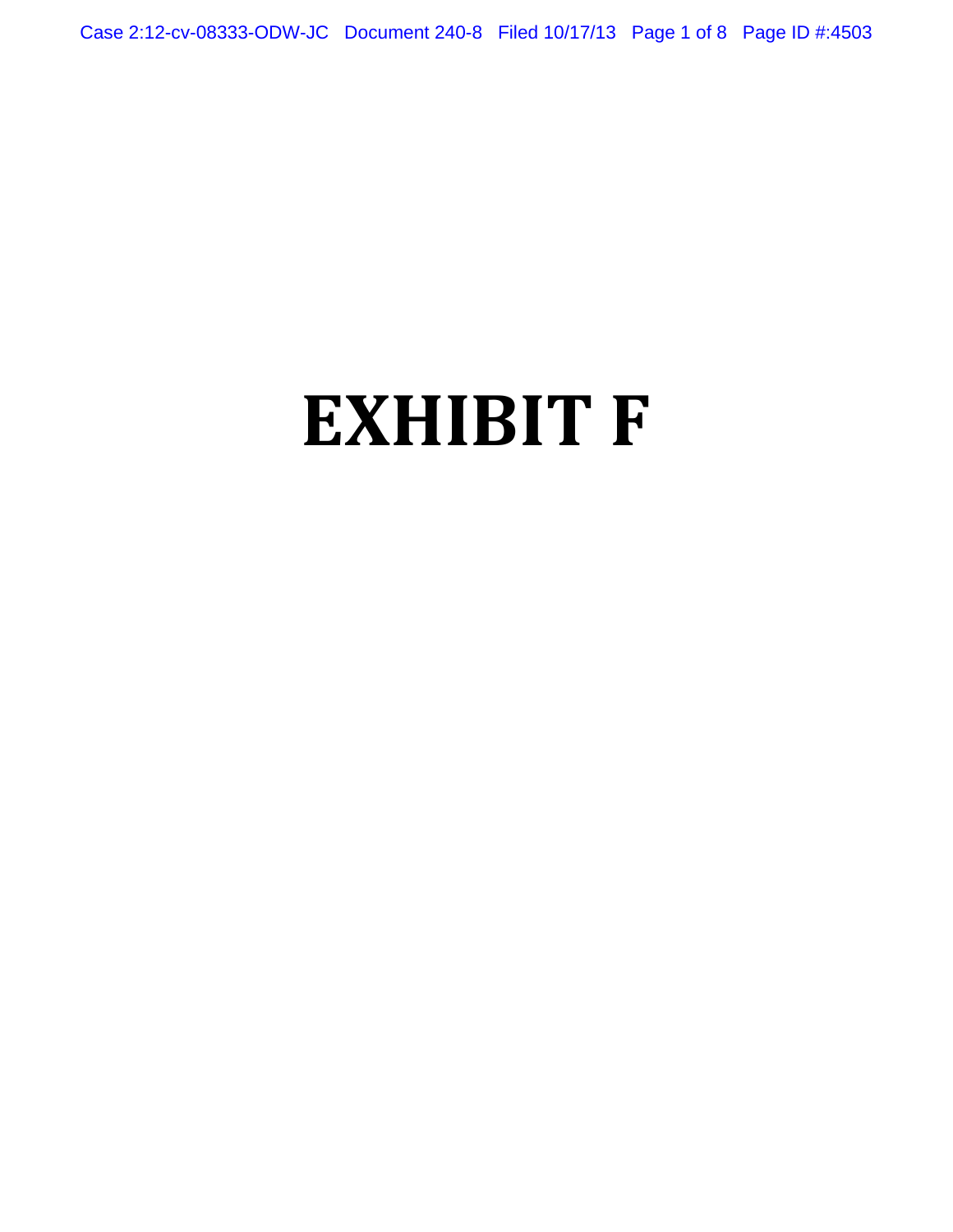# Case 2:12-cv-08333-ODW-JC Document 240-8 Filed 10/17/13 Page 2 of 8 Page ID #:4504

Prenda Law<br>Palance Sheet Detail

| <b>Balance Sheet Detail</b><br>As of December 31, 2012 |                             |                                |                           |                                                                                      |                                  |                           |                                                          |                            | 01/03/13                                        |
|--------------------------------------------------------|-----------------------------|--------------------------------|---------------------------|--------------------------------------------------------------------------------------|----------------------------------|---------------------------|----------------------------------------------------------|----------------------------|-------------------------------------------------|
|                                                        | Type                        | Date                           | Num                       | Name                                                                                 | Memo                             | Clr                       | Split                                                    | Amount                     | Balance                                         |
| <b>ASSETS</b><br><b>Current Assets</b>                 |                             |                                |                           |                                                                                      |                                  |                           |                                                          |                            | 0.00<br>0.00                                    |
| Checking/Savings                                       |                             |                                |                           |                                                                                      |                                  |                           |                                                          |                            | 0.00                                            |
|                                                        | Chase Bank OPERATING xx6927 |                                |                           |                                                                                      |                                  |                           |                                                          |                            | 0.00                                            |
|                                                        | Deposit<br>Deposit          | 01/01/12<br>01/03/12           |                           | Pirates                                                                              | Account Opening Balance<br>Chase | $\sqrt{}$<br>$\sqrt{}$    | Opening Balance Equity<br>-SPLIT-                        |                            | 16,218.43 16,218.43<br>248,332.16 264,550.59    |
|                                                        | Deposit                     | 01/03/12                       |                           | Pirates                                                                              | Chase                            | $\sqrt{}$                 | Legal Fee Income                                         |                            | 200.00 264,750.59                               |
|                                                        | Check                       | 01/03/12 WIRE                  |                           | Paul A. Duffy                                                                        |                                  | $\sqrt{}$                 | Payments to Old Owners                                   |                            | $-5,100.00$ 259,650.59                          |
|                                                        | Check<br>Check              | 01/03/12 WIRE                  |                           | Paul Hansmeier<br>01/03/12 ELEC WD Payroll Tax - MN                                  |                                  | $\sqrt{}$                 | Payments to Old Owners<br>Payroll Tax                    |                            | -90,000.00 169,650.59<br>$-1,628.17$ 168,022.42 |
|                                                        | Check                       | 01/03/12 FEE                   |                           | Chase Bank                                                                           |                                  | $\sqrt{}$                 | Wire Transfer Fee                                        |                            | $-25.00$ 167,997.42                             |
|                                                        | Check                       | 01/03/12 FEE                   |                           | Chase Bank                                                                           |                                  | $\sqrt{}$                 | Wire Transfer Fee                                        |                            | $-25.00$ 167,972.42                             |
|                                                        | Check                       | 01/03/12<br>01/03/12           |                           | 5062 Charles Piehl                                                                   |                                  | $\sqrt{}$                 | Payroll                                                  |                            | $-2,603.83$ 165,368.59                          |
|                                                        | Check<br>Check              | 01/03/12                       |                           | 5063 Jay Kopita<br>5065 PPS Services                                                 |                                  |                           | Advertising and Promotion<br>Process Server Fees         |                            | $-250.00$ 165,118.59<br>$-190.00$ 164,928.59    |
|                                                        | Check                       | 01/03/12                       |                           | 5077 Mark Lutz                                                                       |                                  | $\sqrt{}$                 | Mark Lutz                                                |                            | $-4,102.19$ 160,826.40                          |
|                                                        | Check                       | 01/03/12                       |                           | 5078 Joseph Perea                                                                    |                                  | $\sqrt{}$                 | Payroll                                                  |                            | $-3,413.95$ 157,412.45                          |
|                                                        | Check<br>Check              | 01/03/12<br>01/03/12           |                           | 5079 Douglas Wahlgren<br>5080 Robert Balzebre                                        |                                  | $\sqrt{}$                 | Payroll<br><b>XSC Digital Corp</b>                       |                            | -729.07 156,683.38<br>$-3,000.00$ 153,683.38    |
|                                                        | Check                       | 01/03/12                       |                           | 5082 Mark Lutz                                                                       |                                  | $\sqrt{}$                 | Reimbursement                                            |                            | -682.37 153,001.01                              |
|                                                        | Check                       | 01/03/12                       |                           | 5083 Mark Lutz                                                                       |                                  | $\sqrt{}$                 | Payroll                                                  |                            | $-1,000.00$ 152,001.01                          |
|                                                        | Check<br>Check              | 01/03/12<br>01/03/12           |                           | 5084 Joseph Perea<br>5086 Chase Card Services                                        |                                  | $\sqrt{}$<br>$\sqrt{}$    | Payroll<br><b>Travel Expense</b>                         |                            | -681.82 151,319.19<br>$-21,000.00$ 130,319.19   |
|                                                        | Check                       | 01/03/12                       |                           | 5093 John Steele                                                                     |                                  | $\sqrt{}$                 | Payments to Old Owners                                   | $-100,000.00$              | 30,319.19                                       |
|                                                        | Check                       |                                |                           | 01/04/12 ELEC WD IRS - Payroll Tax                                                   |                                  | $\sqrt{}$                 | Federal Payroll Tax                                      | $-898.98$                  | 29,420.21                                       |
|                                                        | Check                       |                                | 01/04/12 ELEC WD ADP      |                                                                                      |                                  |                           | Payroll Service Fees                                     | $-47.27$                   | 29,372.94                                       |
|                                                        | Check<br>Check              | 01/04/12<br>01/04/12           |                           | 5091 Neil Rubin<br>5095 Juan Rodriguez                                               |                                  | $\sqrt{}$<br>$\sqrt{}$    | Legal & Professional Fees<br>Payroll                     | $-1,220.00$<br>$-261.60$   | 28,152.94<br>27,891.34                          |
|                                                        | Check                       |                                |                           | 01/05/12 ELEC WD Bluepay, Inc.                                                       |                                  | $\sqrt{}$                 | <b>Credit Card Processing Fees</b>                       | -3,281.17                  | 24,610.17                                       |
|                                                        | Check                       | 01/05/12                       |                           | 5081 Carey, Danis & Lowe, LLC                                                        |                                  |                           | Legal & Professional Fees                                | $-240.00$                  | 24,370.17                                       |
|                                                        | Check<br>Check              | 01/05/12<br>01/05/12           |                           | 5094 South Florida Title<br>5096 Steele Hansmeier                                    |                                  | $\sqrt{}$<br>$\sqrt{}$    | <b>Rent Expense</b><br>Legal Fee Income                  | $-3,300.00$<br>$-2,000.00$ | 21,070.17<br>19,070.17                          |
|                                                        | Check                       |                                |                           | 01/09/12 ELEC WD Payroll Tax - MN                                                    |                                  | $\sqrt{}$                 | Unemployment Tax                                         | $-3,721.00$                | 15,349.17                                       |
|                                                        | Check                       | 01/09/12                       |                           | 5087 Brett Gibbs                                                                     |                                  | $\sqrt{}$                 | Payroll                                                  | $-4,540.00$                | 10,809.17                                       |
|                                                        | Check                       | 01/09/12                       |                           | 5089 Tim Anderson                                                                    |                                  |                           | Filing Fees & Legal Expenses                             | $-2,130.00$                | 8,679.17                                        |
|                                                        | Check<br>Check              | 01/09/12<br>01/09/12           |                           | 5090 Doug McIntyre<br>5100 Joseph Perea                                              |                                  | $\sqrt{}$<br>$\sqrt{}$    | <b>Local Counsel Payments</b><br>Payroll                 | $-4,180.00$<br>$-416.66$   | 4,499.17<br>4,082.51                            |
|                                                        | Check                       | 01/11/12                       |                           | 5092 Raphael Whitford                                                                |                                  |                           | Filing Fees & Legal Expenses                             | $-510.00$                  | 3,572.51                                        |
|                                                        | Check                       |                                |                           | 01/12/12 ELEC WD Bluepay, Inc.                                                       |                                  | $\sqrt{}$                 | Credit Card Processing Fees                              | $-25.00$                   | 3,547.51                                        |
|                                                        | Check                       |                                |                           | 01/12/12 ELEC WD Bluepay, Inc.                                                       | Chase                            | $\sqrt{}$                 | Credit Card Processing Fees                              | -300.00                    | 3,247.51                                        |
|                                                        | Deposit<br>Deposit          | 01/13/12<br>01/13/12           |                           | Pirates<br>Pirates                                                                   | Chase                            | $\sqrt{}$                 | Legal Fee Income<br>Legal Fee Income                     | 38,490.00<br>1,769.64      | 41,737.51<br>43,507.15                          |
|                                                        | Check                       |                                |                           | 01/18/12 ELEC WD IRS - Payroll Tax                                                   |                                  | $\sqrt{}$                 | Federal Payroll Tax                                      | $-419.20$                  | 43,087.95                                       |
|                                                        | Check                       |                                |                           | 01/18/12 ELEC WD Bluepay, Inc.                                                       |                                  | $\sqrt{}$                 | Credit Card Processing Fees                              | $-231.29$                  | 42,856.66                                       |
|                                                        | Check<br>Check              | 01/18/12                       |                           | 01/18/12 ELEC WD Bluepay, Inc.<br>5051 Mediacom Communication Corp                   |                                  | $\sqrt{}$                 | Credit Card Processing Fees<br>Legal & Professional Fees | $-43.94$<br>$-20.20$       | 42,812.72<br>42,792.52                          |
|                                                        | Check                       |                                |                           | 01/19/12 ELEC WD Bluepay, Inc.                                                       |                                  | $\sqrt{}$                 | Credit Card Processing Fees                              | $-129.00$                  | 42,663.52                                       |
|                                                        | Check                       | 01/20/12                       | 5104 LRI                  |                                                                                      |                                  | $\sqrt{}$                 | <b>Process Server Fees</b>                               | $-65.00$                   | 42,598.52                                       |
|                                                        | Check                       | 01/23/12                       |                           | 5012 RCN Telecom Service of Ilinois, LLC                                             |                                  | $\sqrt{}$                 | Legal & Professional Fees                                | $-20.20$                   | 42,578.32<br>35,978.32                          |
|                                                        | Check<br>Check              | 01/24/12                       |                           | 5102 John Mahshie<br>01/26/12 ELEC WD Bank of America                                |                                  | $\sqrt{}$<br>$\sqrt{}$    | Rent Expense<br><b>Travel Expense</b>                    | $-6,600.00$<br>$-1,000.00$ | 34,978.32                                       |
|                                                        | Check                       |                                |                           | 01/26/12 ELEC WD Bank of America                                                     |                                  | $\sqrt{}$                 | <b>Travel Expense</b>                                    | $-351.26$                  | 34,627.06                                       |
|                                                        | Check                       | 01/27/12                       |                           | 5058 RCN Telecom Service of Ilinois, LLC                                             |                                  |                           | Legal & Professional Fees                                | $-20.20$                   | 34,606.86                                       |
|                                                        | Check<br>Check              | 01/30/12<br>01/30/12           |                           | 5038 Comcast Legal<br>5039 Comcast Legal                                             |                                  | $\sqrt{}$                 | Legal & Professional Fees<br>Legal & Professional Fees   | $-3,750.00$<br>$-360.00$   | 30,856.86<br>30,496.86                          |
|                                                        | Check                       | 01/30/12                       |                           | 5099 Maria Pierantozzi                                                               |                                  | $\sqrt{}$                 | Legal & Professional Fees                                | $-466.00$                  | 30,030.86                                       |
|                                                        | Check                       | 01/30/12                       |                           | 5106 Regus Management Group, LLC                                                     |                                  | √                         | <b>Rent Expense</b>                                      | -600.86                    | 29,430.00                                       |
|                                                        | Check<br>Check              |                                |                           | 01/31/12 ELEC WD American Express<br>01/31/12 ELEC WD American Express               |                                  |                           | <b>Travel Expense</b>                                    | $-5,483.64$                | 23,946.36                                       |
|                                                        | Check                       |                                |                           | 01/31/12 ELEC WD American Express                                                    |                                  | $\sqrt{}$                 | Meals and Entertainment<br>Postage and Delivery          | $-798.64$<br>$-74.99$      | 23,147.72<br>23,072.73                          |
|                                                        | Check                       | 01/31/12                       |                           | 5071 Cricket Communications                                                          |                                  |                           | Legal & Professional Fees                                |                            | $-26.80$ 23,045.93                              |
|                                                        | Deposit                     | 02/01/12                       |                           | Pirates                                                                              | From xx6943                      |                           | Legal Fee Income                                         |                            | 158, 349. 28 181, 395. 21                       |
|                                                        | Deposit<br>Deposit          | 02/01/12<br>02/01/12           |                           | Pirates<br>Pirates                                                                   | From xx6943<br>From xx6943       | $\checkmark$<br>$\sqrt{}$ | Legal Fee Income<br>Legal Fee Income                     |                            | 27,054.03 208,449.24<br>14,552.31 223,001.55    |
|                                                        | Deposit                     | 02/01/12                       |                           | Pirates                                                                              | From xx6943                      | $\sqrt{}$                 | Legal Fee Income                                         |                            | 11,682.71 234,684.26                            |
|                                                        | Deposit                     | 02/01/12                       |                           | Pirates                                                                              | From xx6943                      |                           | Legal Fee Income                                         |                            | 6,196.40 240,880.66                             |
|                                                        | Deposit<br>Check            | 02/01/12<br>02/01/12 WIRE      |                           | Pirates<br>Paul Hansmeier                                                            | From xx6943                      |                           | Legal Fee Income<br>Payments to Old Owners               |                            | 1,152.62 242,033.28<br>$-15,321.28$ 226,712.00  |
|                                                        | Check                       |                                | 02/01/12 ELEC WD Citibank |                                                                                      |                                  |                           | <b>Travel Expense</b>                                    |                            | $-6,889.19$ 219,822.81                          |
|                                                        | Check                       | 02/01/12                       |                           | 5115 Mark Lutz                                                                       |                                  | $\sqrt{}$                 | Payroll                                                  |                            | $-5,188.62$ 214,634.19                          |
|                                                        | Check                       | 02/01/12                       |                           | 5116 Joseph Perea                                                                    |                                  | $\checkmark$              | Payroll                                                  |                            | $-3,420.62$ 211,213.57                          |
|                                                        | Check<br>Check              |                                | 02/02/12 ELEC WD ADP      | 02/02/12 ELEC WD ADT / Defender Security                                             |                                  | $\sqrt{}$<br>$\sqrt{}$    | Utilities<br>Payroll Service Fees                        |                            | $-105.93$ 211,107.64<br>$-47.27$ 211,060.37     |
|                                                        | Check                       | 02/02/12                       |                           | 5117 Erica Tranese                                                                   |                                  | $\sqrt{}$                 | Payroll                                                  |                            | $-2,292.74$ 208,767.63                          |
|                                                        | Check                       | 02/03/12 WIRE                  |                           | Lightspeed Media Corporation                                                         | To xx6943                        |                           | Lightspeed Media Corp                                    |                            | $-1,950.00$ 206,817.63                          |
|                                                        | Check                       |                                | 02/03/12 ELEC WD Pirates  |                                                                                      | From xx6943                      | $\sqrt{}$                 | Lightspeed Media Corp                                    |                            | $-2,200.00$ 204,617.63                          |
|                                                        | Check<br>Check              |                                |                           | 02/03/12 ELEC WD ADT / Defender Security<br>02/03/12 ELEC WD ADT / Defender Security |                                  | $\sqrt{ }$<br>$\sqrt{}$   | Utilities<br>Utilities                                   |                            | $-159.43$ 204,458.20<br>$-77.02$ 204,381.18     |
|                                                        | Check                       | 02/03/12                       |                           | 5041 AOL Legal Department                                                            |                                  | $\checkmark$              | Legal & Professional Fees                                |                            | $-89.00$ 204,292.18                             |
|                                                        | Deposit                     | 02/06/12                       |                           | Prenda Law Trust Account                                                             | From xx6943                      | $\sqrt{}$                 | Reimbursement                                            |                            | 7,184.80 211,476.98                             |
|                                                        | Deposit                     | 02/06/12                       |                           | ADP                                                                                  | From xx6943                      | $\sqrt{}$                 | Payroll Service Fees                                     |                            | 3.13 211,480.11                                 |
|                                                        | Check<br>Check              | 02/06/12 WIRE<br>02/06/12 WIRE |                           | <b>OpenMind Solutions</b><br>Lightspeed Media Corporation                            | From xx6943                      | $\sqrt{}$                 | <b>OpenMind Solutions</b><br>Lightspeed Media Corp       |                            | $-7,184.80$ 204,295.31<br>$-200.00$ 204,095.31  |
|                                                        | Check                       | 02/06/12                       |                           | 5118 Joseph Perea                                                                    |                                  | $\sqrt{}$                 | Payroll                                                  |                            | -416.00 203,679.31                              |
|                                                        | Check                       | 02/06/12                       |                           | 5119 John Steele                                                                     |                                  | $\sqrt{}$                 | Reimbursement                                            |                            | $-10,300.00$ 193,379.31                         |
|                                                        | Check<br>Check              | 02/06/12<br>02/06/12           |                           | 5120 John Steele<br>5121 Steele Law                                                  |                                  | $\sqrt{}$                 | Payments to Old Owners<br>Payroll                        |                            | -75,000.00 118,379.31<br>$-3,268.12$ 115,111.19 |
|                                                        | Check                       | 02/06/12                       |                           | 5122 Chase Card Services                                                             |                                  | $\checkmark$              | <b>Travel Expense</b>                                    |                            | $-14,725.22$ 100,385.97                         |
|                                                        | Check                       | 02/07/12 WIRE                  |                           | Paul Hansmeier                                                                       |                                  | $\sqrt{}$                 | Payments to Old Owners                                   |                            | $-75,000.00$ 25,385.97                          |
|                                                        | Check                       | 02/08/12                       |                           | 5110 ADP                                                                             |                                  | $\sqrt{}$                 | Payroll Service Fees                                     |                            | $-115.00$ 25,270.97                             |
|                                                        | Check                       |                                |                           | 02/09/12 ELEC WD Bluepay, Inc.                                                       |                                  |                           | <b>Credit Card Processing Fees</b>                       |                            | $-2,887.71$ 22,383.26                           |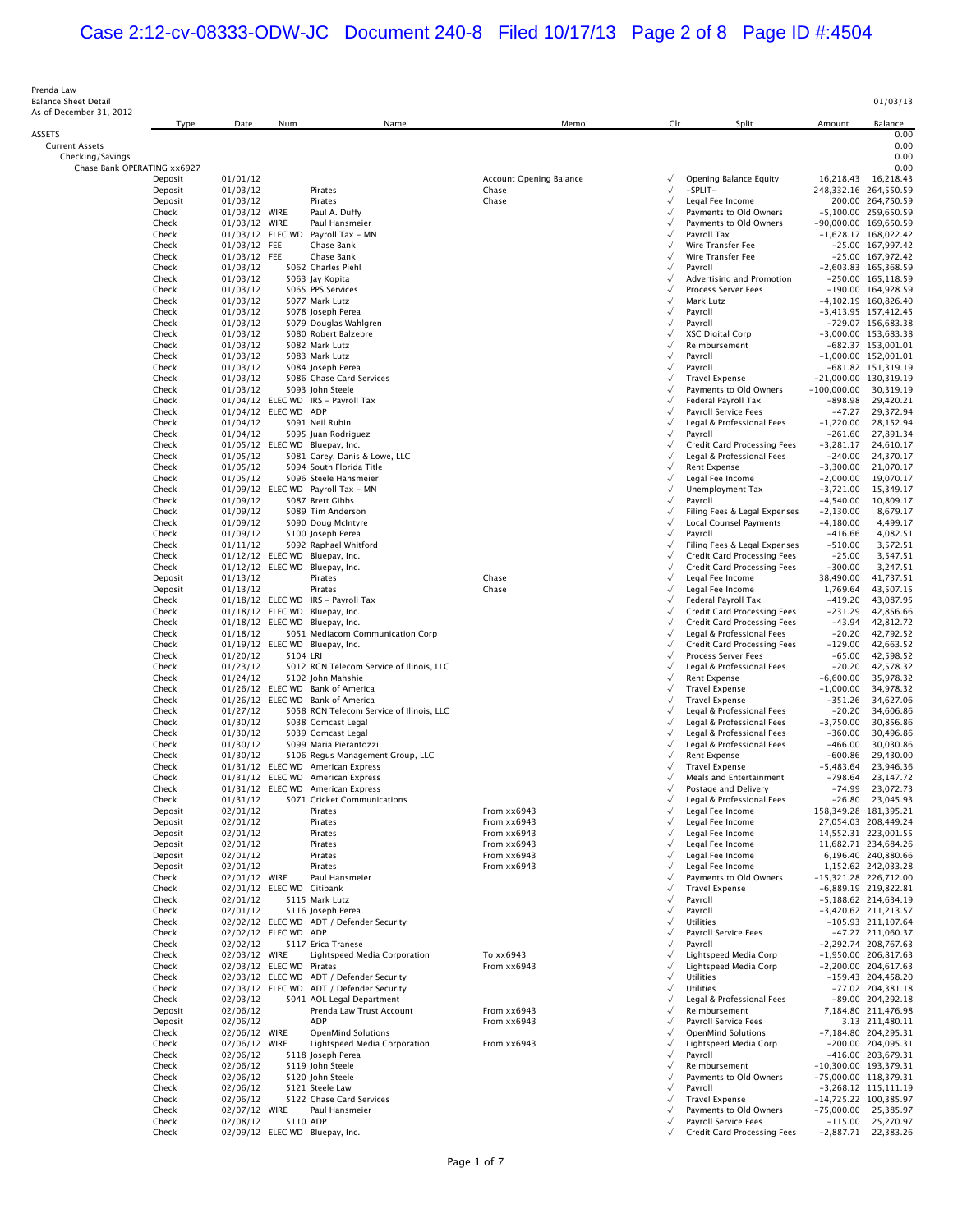# Case 2:12-cv-08333-ODW-JC Document 240-8 Filed 10/17/13 Page 3 of 8 Page ID #:4505

| Check            |                              |                           | 02/09/12 ELEC WD Bluepay, Inc.               |                            | $\sqrt{}$              | Credit Card Processing Fees              | $-544.49$             | 21.838.77                                         |
|------------------|------------------------------|---------------------------|----------------------------------------------|----------------------------|------------------------|------------------------------------------|-----------------------|---------------------------------------------------|
| Check            | 02/09/12                     |                           | 5107 Clerk, Circuit & County Courts IL       |                            |                        | Parking Expenses                         | $-28.00$              | 21,810.77                                         |
| Check            |                              |                           | 02/13/12 ELEC WD Bluepay, Inc.               |                            | $\sqrt{}$              | Credit Card Processing Fees              | $-42.53$              | 21,768.24                                         |
| Check            |                              |                           | 02/15/12 ELEC WD American Express            |                            | $\checkmark$           | <b>Credit Card Processing Fees</b>       | -1,872.82             | 19,895.42                                         |
| Check            |                              | 02/15/12 ELEC WD FPL      |                                              |                            | $\checkmark$           | Utilities                                | $-522.00$             | 19,373.42                                         |
| Check            |                              |                           | 02/15/12 ELEC WD American Express            |                            | $\sqrt{}$              | Postage and Delivery                     | -74.99                | 19,298.43                                         |
| Deposit          | 02/16/12                     |                           | Pirates                                      | From xx6943                |                        | Legal Fee Income                         | 2,336.13              | 21,634.56                                         |
| Check            |                              |                           | 02/17/12 ELEC WD ULC of Chicago              |                            |                        | Dues and Subscriptions                   | $-772.42$             | 20,862.14                                         |
| Check            |                              | 02/17/12 ELEC WD ADP      |                                              |                            | $\sqrt{}$              | Payroll Service Fees                     | $-39.00$              | 20,823.14                                         |
| Check            | 02/17/12                     |                           | 5016 WideOpenWest Illinois, Inc.             |                            | $\sqrt{}$              | Legal & Professional Fees                | $-60.40$              | 20,762.74                                         |
| Check            | 02/17/12                     |                           | 5123 Clerk of Courts Miami-Dade County       |                            | $\sqrt{}$              | Legal & Professional Fees                | $-401.00$             | 20,361.74                                         |
| Check            | 02/21/12                     | 5125 LRI                  |                                              |                            | $\checkmark$           | Process Server Fees                      | $-65.00$              | 20,296.74                                         |
| Check            | 02/21/12                     |                           | 5132 John Steele                             |                            | $\sqrt{}$              | Reimbursement                            | $-5,448.46$           | 14,848.28                                         |
| Check            | 02/21/12                     | 5133 LRI                  |                                              |                            | $\sqrt{}$              | <b>Process Server Fees</b>               | $-45.00$              | 14,803.28                                         |
| Check            | 02/21/12                     |                           | 5135 Chase Card Services                     |                            | $\sqrt{}$              | -SPLIT-                                  | -813.95               | 13,989.33                                         |
| Check            | 02/21/12                     |                           | 5136 John Steele                             |                            | $\sqrt{}$              | Reimbursement                            | $-601.46$             | 13,387.87                                         |
| Check            |                              |                           | 02/27/12 ELEC WD John Steele                 |                            | $\sqrt{}$              | Reimbursement                            | $-300.00$             | 13,087.87                                         |
| Check            | 02/27/12                     |                           | 5057 Level 3 Communications, Inc.            |                            | $\sqrt{}$              | Legal & Professional Fees                | $-26.80$              | 13,061.07                                         |
| Check            |                              |                           | 02/28/12 ELEC WD 3200 Network Place          |                            | $\sqrt{}$              | <b>Rent Expense</b>                      | $-2,125.00$           | 10,936.07                                         |
| Check            |                              |                           | 02/28/12 ELEC WD John Mahshie                |                            | $\checkmark$           | <b>Rent Expense</b>                      | $-3,300.00$           | 7,636.07                                          |
| Check            | 02/28/12 FEE                 |                           | Chase Bank                                   | 7 @ \$25 each for Feb.2012 | $\sqrt{}$              | Wire Transfer Fee                        | $-175.00$             | 7,461.07                                          |
| Deposit          | 02/29/12                     |                           | Pirates                                      | From xx6943                | $\sqrt{}$              | Legal Fee Income                         | 126,404.01 133,865.08 |                                                   |
| Deposit          | 02/29/12                     |                           | Pirates                                      | From xx6943                |                        | Legal Fee Income                         | 100,000.00 233,865.08 |                                                   |
| Deposit<br>Check | 02/29/12                     |                           | Pirates<br>Pirates                           | From xx6943<br>To xx6943   |                        | Legal Fee Income                         |                       | 3,357.59 237,222.67                               |
| Check            | 02/29/12 ELEC WD             | 02/29/12 ELEC WD ADP      |                                              |                            | $\sqrt{}$<br>$\sqrt{}$ | Legal Fee Income<br>Payroll Tax          |                       | $-3,357.59$ 233,865.08<br>$-10,559.71$ 223,305.37 |
| Check            | 03/01/12                     |                           | 5159 Maria Campbell                          |                            |                        | Office Expenses                          |                       | $-145.00$ 223,160.37                              |
| Check            |                              | 03/01/12 ELEC WD ADP      |                                              |                            |                        | Payroll                                  | -37,490.14 185,670.23 |                                                   |
| Check            | 03/01/12 ELEC WD             |                           | Iohn Steele                                  |                            | $\sqrt{}$              | Reimbursement                            |                       | $-6,300.00$ 179,370.23                            |
| Check            | 03/01/12 FEE                 |                           | Chase Bank                                   |                            | $\checkmark$           | <b>Bank Service Charges</b>              |                       | -50.00 179,320.23                                 |
| Deposit          | 03/02/12                     |                           | ADP                                          |                            | $\sqrt{}$              | Payroll Tax                              |                       | 6,653.56 185,973.79                               |
| Check            |                              |                           | 03/02/12 ELEC WD Under the Bridge Consulting |                            | $\sqrt{}$              | Payments to Old Owners                   | $-100,000.00$         | 85,973.79                                         |
| Check            |                              | 03/02/12 ELEC WD ADP      |                                              |                            | $\checkmark$           | Payroll Tax                              | -6,653.56             | 79,320.23                                         |
| Check            |                              | 03/02/12 ELEC WD ADP      |                                              |                            | $\sqrt{}$              | Payroll Service Fees                     | $-80.00$              | 79,240.23                                         |
| Check            | 03/02/12 FEE                 |                           | Chase Bank                                   | 2 @ \$25 each              | $\sqrt{}$              | Wire Transfer Fee                        | $-50.00$              | 79,190.23                                         |
| Check            | 03/05/12                     |                           | 5134 3200 Network Place                      |                            | $\sqrt{}$              | <b>Rent Expense</b>                      | $-275.00$             | 78,915.23                                         |
| Check            |                              |                           | 03/05/12 ELEC WD American Express            |                            | $\sqrt{}$              | Credit Card Processing Fees              | -12,399.73            | 66,515.50                                         |
| Check            |                              |                           | 03/05/12 ELEC WD American Express            |                            | $\checkmark$           | Credit Card Processing Fees              | $-338.88$             | 66,176.62                                         |
| Check            |                              | 03/06/12 ELEC WD Citibank |                                              |                            | $\sqrt{}$              | <b>Travel Expense</b>                    | $-1,190.54$           | 64,986.08                                         |
| Check            | 03/08/12                     |                           | 5158 David Kozubal                           |                            |                        | Process Server Fees                      | $-136.28$             | 64,849.80                                         |
| Check            |                              | 03/08/12 ELEC WD ADP      |                                              |                            | $\sqrt{}$              | Payroll Tax                              | $-11,078.56$          | 53,771.24                                         |
| Check            |                              | 03/09/12 ELEC WD ADP      |                                              |                            | $\sqrt{}$              | Payroll Service Fees                     | $-161.00$             | 53,610.24                                         |
| Check            | 03/12/12                     |                           | 5124 Office of the Secretary of State        |                            | $\checkmark$           | Legal & Professional Fees                | $-120.00$             | 53,490.24                                         |
| Check            | 03/12/12                     |                           | 5156 BTN Properties                          |                            | $\sqrt{}$              | <b>Rent Expense</b>                      | $-1,300.00$           | 52,190.24                                         |
| Check            | 03/12/12                     |                           | 5160 Michael O'Malley                        |                            | $\sqrt{}$              | <b>Local Counsel Payments</b>            | $-2,920.00$           | 49,270.24                                         |
| Check            | 03/12/12                     |                           | 5162 Doug McIntyre                           |                            | $\checkmark$           | Filing Fees & Legal Expenses             | $-350.00$             | 48,920.24                                         |
| Deposit          | 03/13/12                     |                           | ADP                                          |                            | $\sqrt{}$              | Payroll Tax                              | 591.75                | 49,511.99                                         |
| Check            |                              |                           | 03/14/12 ELEC WD Bluepay, Inc.               |                            | $\sqrt{}$              | Credit Card Processing Fees              | $-3,754.19$           | 45,757.80                                         |
| Check            |                              |                           | 03/14/12 ELEC WD Bluepay, Inc.               |                            | $\checkmark$           | Credit Card Processing Fees              | $-282.16$             | 45,475.64                                         |
| Check            | 03/19/12                     |                           | 5163 Infield Barr                            |                            | $\sqrt{}$              | Legal & Professional Fees                | $-750.00$             | 44,725.64                                         |
| Check            |                              |                           | 03/19/12 ELEC WD Steele Hansmeier            |                            | $\sqrt{}$              | Reimbursement                            | $-300.00$             | 44,425.64                                         |
| Check            | 03/20/12                     | 5165 LRI                  |                                              |                            | $\sqrt{}$              | Process Server Fees                      | $-115.00$             | 44,310.64                                         |
| Check            |                              |                           | 03/21/12 ELEC WD Bluepay, Inc.               |                            | $\checkmark$           | Credit Card Processing Fees              | $-29.94$              | 44,280.70                                         |
| Check            | 03/26/12                     |                           | 5166 Maria Campbell                          |                            | $\checkmark$           | Office Expenses                          | $-215.00$             | 44,065.70                                         |
| Check            | 04/02/12                     | 5170 FPL                  |                                              |                            | $\sqrt{}$              | Utilities                                | $-84.20$              | 43,981.50                                         |
| Check            | 04/02/12 WIRE                |                           | Michael Fabion                               |                            | $\sqrt{}$              | <b>Rent Expense</b>                      | $-3,300.00$           | 40,681.50                                         |
| Check            | 04/02/12 ELEC WD             |                           | ADP                                          |                            | $\sqrt{}$              | Payroll                                  | $-25,615.81$          | 15,065.69                                         |
| Check            | 04/02/12 ELEC WD             |                           | ADP                                          |                            | $\sqrt{}$              | Payroll Tax<br>Stop payment fee          | $-10,242.86$          | 4,822.83                                          |
| Check<br>Check   | 04/02/12 FEE<br>04/02/12 FEE |                           | Chase Bank<br>Chase Bank                     |                            | $\checkmark$           |                                          | $-25.00$<br>$-50.00$  | 4,797.83<br>4,747.83                              |
| Deposit          | 04/03/12                     |                           | Pirates                                      | From xx6943                | $\sqrt{}$              | Quick Deposit Charge<br>Legal Fee Income | 175,543.74 180,291.57 |                                                   |
| Check            | 04/03/12                     |                           | 5173 Mark Lutz                               |                            | $\checkmark$           | Office Expenses                          |                       | -44.93 180,246.64                                 |
| Check            |                              |                           | 04/03/12 ELEC WD American Express            |                            | $\sqrt{}$              | Credit Card Processing Fees              |                       | -8,429.68 171,816.96                              |
| Check            |                              |                           | 04/03/12 ELEC WD ADT / Defender Security     |                            | $\sqrt{}$              | Utilities                                |                       | $-48.14$ 171,768.82                               |
| Check            |                              |                           | 04/03/12 ELEC WD American Express            |                            | $\checkmark$           | <b>Credit Card Processing Fees</b>       |                       | $-24.99$ 171,743.83                               |
| Check            | 04/04/12                     |                           | 5172 Joseph Perea                            |                            |                        | Reimbursement                            |                       | -300.00 171,443.83                                |
| Check            | 04/04/12                     |                           | 5176 Under the Bridge Consulting             |                            |                        | Payments to Old Owners                   | $-150,000.00$         | 21,443.83                                         |
| Check            |                              | 04/04/12 ELEC WD ADP      |                                              |                            | $\checkmark$           | Payroll                                  | $-11,249.38$          | 10,194.45                                         |
| Check            |                              | 04/04/12 ELEC WD ADP      |                                              |                            | $\sqrt{}$              | Payroll Tax                              | $-110.92$             | 10,083.53                                         |
| Check            | 04/05/12 WIRE                |                           | Lightspeed Media Corporation                 | From xx6943                | $\checkmark$           | Lightspeed Media Corp                    | $-3,000.00$           | 7,083.53                                          |
| Check            |                              |                           | 04/05/12 ELEC WD American Express            |                            |                        | Credit Card Processing Fees              | $-268.23$             | 6,815.30                                          |
| Check            | 04/10/12                     |                           | 5103 Century Link                            |                            |                        | Legal & Professional Fees                | $-60.00$              | 6,755.30                                          |
| Check            | 04/10/12                     |                           | 5174 Werner Printing Company, Inc.           |                            |                        | Office Expenses                          | $-1,392.45$           | 5,362.85                                          |
| Check            |                              |                           | 04/10/12 ELEC WD Bluepay, Inc.               |                            | $\sqrt{}$              | Credit Card Processing Fees              | $-1,841.74$           | 3,521.11                                          |
| Check            |                              |                           | 04/10/12 ELEC WD Bluepay, Inc.               |                            | $\checkmark$           | Credit Card Processing Fees              | $-132.57$             | 3,388.54                                          |
| Check            | 04/11/12                     |                           | 5154 BTN Properties                          |                            |                        | Rent Expense                             | $-1,300.00$           | 2,088.54                                          |
| Check            | 04/12/12                     |                           | 5175 Paul Hansmeier                          |                            |                        | Reimbursable Expenses                    | $-2,006.78$           | 81.76                                             |
| Deposit          | 04/13/12                     |                           | Pirates                                      | From xx6943                | $\sqrt{}$              | Legal Fee Income                         | 10,300.00             | 10,381.76                                         |
| Check            | 04/13/12                     |                           | 5171 Brett Gibbs                             |                            |                        | Legal & Professional Fees                | $-217.80$             | 10,163.96                                         |
| Check            | 04/13/12                     | 5184 LRI                  |                                              |                            |                        | Process Server Fees                      | $-35.00$              | 10,128.96                                         |
| Check            | 04/13/12 WIRE                |                           | Paul A. Duffy                                |                            |                        | Payments to Old Owners                   | $-4,120.00$           | 6,008.96                                          |
| Check            |                              | 04/13/12 ELEC WD ADP      |                                              |                            |                        | Payroll Service Fees                     | $-149.50$             | 5,859.46                                          |
| Check            | 04/16/12 ELEC WD             |                           | American Express                             |                            | $\checkmark$           | Credit Card Processing Fees              | $-1,885.82$           | 3,973.64                                          |
| Deposit          | 04/19/12                     |                           | ADP                                          |                            |                        | Payroll Tax                              | 17.10                 | 3,990.74                                          |
| Check            | 04/19/12                     |                           | 5180 Maria Campbell                          |                            |                        | Office Expenses                          | $-140.00$             | 3,850.74                                          |
| Check            |                              | 04/20/12 ELEC WD          | Bluepay, Inc.                                |                            | $\sqrt{}$              | <b>Credit Card Processing Fees</b>       | $-22.56$              | 3,828.18                                          |
| Check            |                              | 04/20/12 ELEC WD ADP      |                                              |                            | $\sqrt{}$              | Payroll Service Fees                     | $-6.00$               | 3,822.18                                          |
| Deposit          | 04/24/12                     |                           | Pirates                                      | From xx6943                | $\checkmark$           | Legal Fee Income                         | 14,750.00             | 18,572.18                                         |
| Check            | 04/24/12                     |                           | 5183 Infield Barr                            |                            |                        | Legal & Professional Fees                | $-450.00$             | 18,122.18                                         |
| Check            | 04/24/12 WIRE                |                           | John Steele                                  |                            |                        | Payments to Old Owners                   | $-400.00$             | 17,722.18                                         |
| Check            | 04/24/12 WIRE                |                           | Paul Hansmeier                               |                            | $\checkmark$           | Payments to Old Owners                   | -5,000.00             | 12,722.18                                         |
| Check            | 04/24/12 FEE                 |                           | Chase Bank                                   | 5 @ \$25 each              |                        | Wire Transfer Fee                        | $-125.00$             | 12,597.18                                         |
| Check            | 04/27/12                     |                           | 5179 Level 3 Communications, Inc.            |                            |                        | Legal & Professional Fees                | $-120.00$             | 12,477.18                                         |
| Check            | 04/30/12                     |                           | 5178 EComp Consultants                       |                            | $\sqrt{}$              | Legal & Professional Fees                | $-5,000.00$           | 7,477.18                                          |
| Check            | 04/30/12                     |                           | 5186 Maria Campbell                          |                            |                        | Office Expenses                          | $-230.00$             | 7,247.18                                          |

|                                       | <b>Credit Card Processing Fees</b> | -544.49       | 21,838.77  |
|---------------------------------------|------------------------------------|---------------|------------|
|                                       | Parking Expenses                   | $-28.00$      | 21,810.77  |
| へんへんへんへんへんへんへんへんへんへんへんへんへん            | <b>Credit Card Processing Fees</b> | -42.53        | 21,768.24  |
|                                       | Credit Card Processing Fees        | $-1,872.82$   | 19,895.42  |
|                                       | Utilities                          | $-522.00$     | 19,373.42  |
|                                       | Postage and Delivery               | -74.99        | 19,298.43  |
|                                       | Legal Fee Income                   | 2,336.13      | 21,634.56  |
|                                       | Dues and Subscriptions             | -772.42       | 20,862.14  |
|                                       | Payroll Service Fees               | $-39.00$      | 20,823.14  |
|                                       | Legal & Professional Fees          | $-60.40$      | 20,762.74  |
|                                       | Legal & Professional Fees          | -401.00       | 20,361.74  |
|                                       | Process Server Fees                | $-65.00$      | 20,296.74  |
|                                       | Reimbursement                      | $-5,448.46$   | 14,848.28  |
|                                       | Process Server Fees                | -45.00        | 14,803.28  |
|                                       | -SPLIT-                            | $-813.95$     | 13,989.33  |
|                                       | Reimbursement                      | $-601.46$     | 13,387.87  |
|                                       | Reimbursement                      | $-300.00$     | 13,087.87  |
|                                       | Legal & Professional Fees          | $-26.80$      | 13,061.07  |
|                                       | <b>Rent Expense</b>                | $-2,125.00$   | 10,936.07  |
|                                       | Rent Expense                       | $-3,300.00$   | 7,636.07   |
|                                       | Wire Transfer Fee                  | -175.00       | 7,461.07   |
|                                       | Legal Fee Income                   | 126,404.01    | 133,865.08 |
|                                       | Legal Fee Income                   | 100,000.00    | 233,865.08 |
|                                       | Legal Fee Income                   | 3,357.59      | 237,222.67 |
|                                       | Legal Fee Income                   | -3,357.59     | 233,865.08 |
|                                       | Payroll Tax                        | -10,559.71    | 223,305.37 |
|                                       | Office Expenses                    | -145.00       | 223,160.37 |
|                                       | Payroll                            | $-37,490.14$  | 185,670.23 |
|                                       | Reimbursement                      | $-6,300.00$   | 179,370.23 |
|                                       | <b>Bank Service Charges</b>        | $-50.00$      | 179,320.23 |
|                                       | Payroll Tax                        | 6,653.56      | 185,973.79 |
|                                       | Payments to Old Owners             | $-100,000.00$ | 85,973.79  |
|                                       | Payroll Tax                        | -6,653.56     | 79,320.23  |
|                                       | Payroll Service Fees               | $-80.00$      | 79,240.23  |
|                                       | Wire Transfer Fee                  | $-50.00$      | 79,190.23  |
|                                       | Rent Expense                       | $-275.00$     | 78,915.23  |
|                                       | Credit Card Processing Fees        | $-12,399.73$  | 66,515.50  |
|                                       | <b>Credit Card Processing Fees</b> | $-338.88$     | 66,176.62  |
|                                       | <b>Travel Expense</b>              | $-1,190.54$   | 64,986.08  |
|                                       | Process Server Fees                | -136.28       | 64,849.80  |
|                                       | Payroll Tax                        | $-11,078.56$  | 53,771.24  |
|                                       | Payroll Service Fees               | $-161.00$     | 53,610.24  |
|                                       |                                    | $-120.00$     |            |
|                                       | Legal & Professional Fees          |               | 53,490.24  |
|                                       | Rent Expense                       | $-1,300.00$   | 52,190.24  |
|                                       | Local Counsel Payments             | $-2,920.00$   | 49,270.24  |
|                                       | Filing Fees & Legal Expenses       | -350.00       | 48,920.24  |
|                                       | Payroll Tax                        | 591.75        | 49,511.99  |
|                                       | Credit Card Processing Fees        | $-3,754.19$   | 45,757.80  |
|                                       | Credit Card Processing Fees        | -282.16       | 45,475.64  |
|                                       | Legal & Professional Fees          | -750.00       | 44,725.64  |
|                                       | Reimbursement                      | -300.00       | 44,425.64  |
|                                       | Process Server Fees                | $-115.00$     | 44,310.64  |
|                                       |                                    |               |            |
|                                       | Credit Card Processing Fees        | -29.94        | 44,280.70  |
|                                       | Office Expenses                    | $-215.00$     | 44,065.70  |
|                                       | Utilities                          | -84.20        | 43,981.50  |
|                                       | Rent Expense                       | $-3,300.00$   | 40,681.50  |
|                                       | Payroll                            | -25,615.81    | 15,065.69  |
|                                       | Payroll Tax                        | $-10,242.86$  | 4,822.83   |
|                                       | Stop payment fee                   | -25.00        | 4,797.83   |
|                                       | Quick Deposit Charge               | $-50.00$      | 4,747.83   |
| へんへんへんへんへんへんへんへんへんへんへんへんへんへんへんへんへんへん  | Legal Fee Income                   | 175,543.74    | 180,291.57 |
| $\sqrt{}$                             | <b>Office Expenses</b>             | -44.93        | 180,246.64 |
| $\sqrt{}$                             | Credit Card Processing Fees        | $-8,429.68$   | 171,816.96 |
|                                       | Utilities                          | -48.14        | 171,768.82 |
|                                       | <b>Credit Card Processing Fees</b> | -24.99        | 171,743.83 |
|                                       | Reimbursement                      | -300.00       | 171,443.83 |
|                                       | Payments to Old Owners             | $-150,000.00$ | 21,443.83  |
|                                       | Payroll                            | $-11,249.38$  | 10,194.45  |
|                                       | Payroll Tax                        | -110.92       | 10,083.53  |
|                                       | Lightspeed Media Corp              | $-3,000.00$   | 7,083.53   |
|                                       | Credit Card Processing Fees        | $-268.23$     | 6,815.30   |
|                                       | Legal & Professional Fees          | $-60.00$      | 6,755.30   |
|                                       | Office Expenses                    | $-1,392.45$   | 5,362.85   |
|                                       | Credit Card Processing Fees        | $-1,841.74$   | 3,521.11   |
|                                       | <b>Credit Card Processing Fees</b> | -132.57       | 3,388.54   |
|                                       | Rent Expense                       | $-1,300.00$   | 2,088.54   |
|                                       | Reimbursable Expenses              | -2,006.78     | 81.76      |
|                                       | Legal Fee Income                   | 10,300.00     | 10,381.76  |
|                                       | Legal & Professional Fees          | -217.80       | 10,163.96  |
|                                       | Process Server Fees                | $-35.00$      | 10,128.96  |
|                                       | Payments to Old Owners             | $-4,120.00$   | 6,008.96   |
|                                       | Payroll Service Fees               | -149.50       | 5,859.46   |
|                                       | Credit Card Processing Fees        | $-1,885.82$   | 3,973.64   |
|                                       | Payroll Tax                        | 17.10         | 3,990.74   |
|                                       | Office Expenses                    | -140.00       | 3,850.74   |
|                                       | Credit Card Processing Fees        | $-22.56$      | 3,828.18   |
|                                       | Payroll Service Fees               | $-6.00$       | 3,822.18   |
|                                       | Legal Fee Income                   | 14,750.00     | 18,572.18  |
|                                       | Legal & Professional Fees          | $-450.00$     | 18,122.18  |
|                                       | Payments to Old Owners             | $-400.00$     | 17,722.18  |
|                                       | Payments to Old Owners             | $-5,000.00$   | 12,722.18  |
|                                       | Wire Transfer Fee                  | -125.00       | 12,597.18  |
|                                       | Legal & Professional Fees          | -120.00       | 12,477.18  |
| くへんへんへんへんへんへんへんへんへんへんへんへんへんへんへんへんへんへん | Legal & Professional Fees          | $-5,000.00$   | 7,477.18   |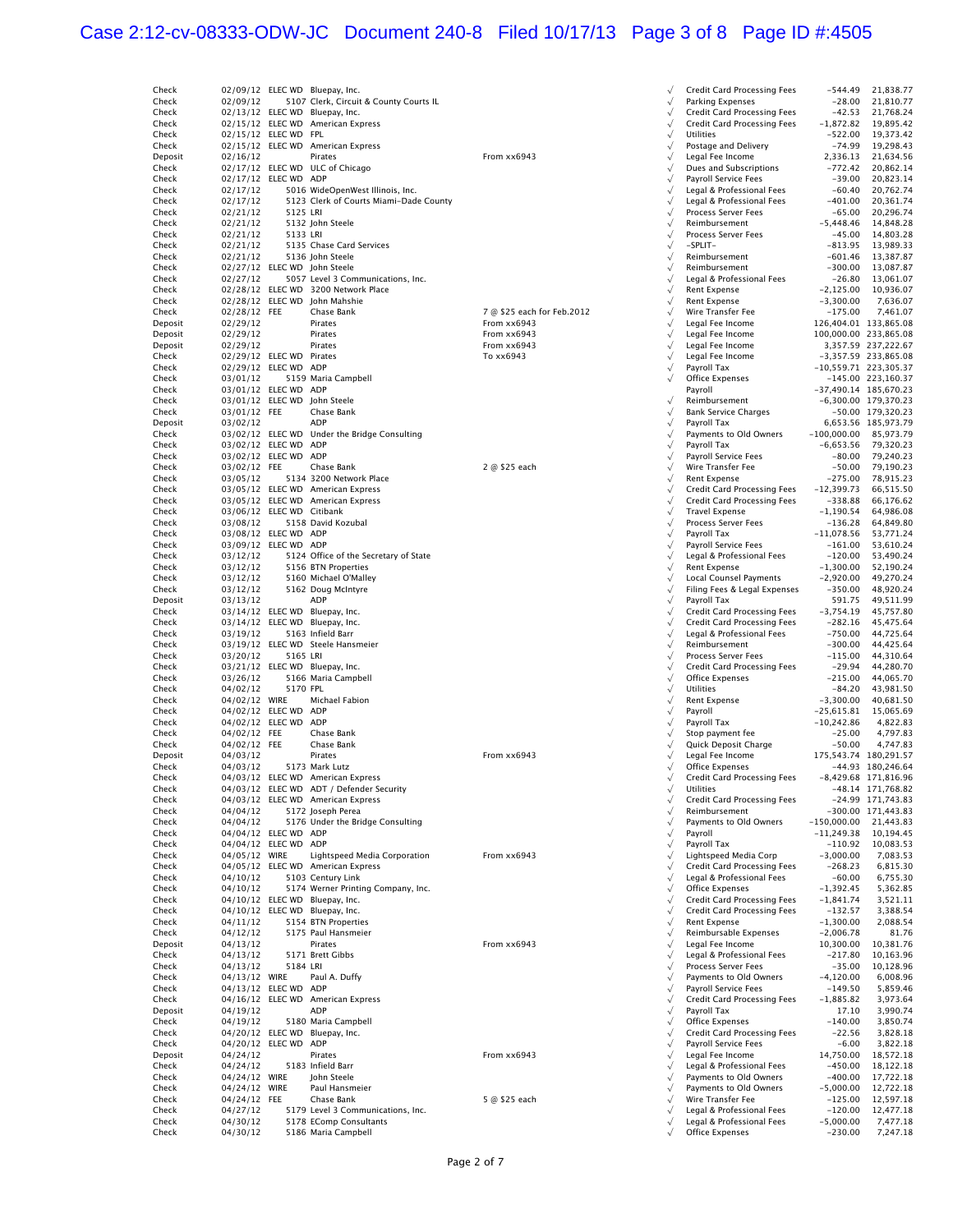# Case 2:12-cv-08333-ODW-JC Document 240-8 Filed 10/17/13 Page 4 of 8 Page ID #:4506

| Check            | 04/30/12             |      | 5187 PayPal                                         |               | $\sqrt{}$    | Office Expenses                      | $-35.86$                | 7,211.32               |
|------------------|----------------------|------|-----------------------------------------------------|---------------|--------------|--------------------------------------|-------------------------|------------------------|
| Deposit          | 05/01/12             |      | Pirates                                             | From xx6943   | $\sqrt{}$    | -SPLIT-                              | 133,573.14 140,784.46   |                        |
| Check            | 05/01/12 ELEC WD ADP |      |                                                     |               | $\sqrt{}$    | Payroll                              | $-25,605.86$ 115,178.60 |                        |
| Check            |                      |      |                                                     |               |              |                                      | $-10,047.18$ 105,131.42 |                        |
|                  |                      |      | 05/01/12 ELEC WD American Express                   |               | $\sqrt{2}$   | Advertising and Promotion            |                         |                        |
| Check            | 05/01/12 ELEC WD ADP |      |                                                     |               |              | Payroll Tax                          | $-9,653.35$             | 95,478.07              |
| Check            |                      |      | 05/01/12 ELEC WD American Express                   |               |              | Credit Card Processing Fees          | $-44.94$                | 95,433.13              |
| Check            | 05/01/12 FEE         |      | Chase Bank                                          |               | $\sqrt{}$    | Quick Deposit Charge                 | $-50.00$                | 95,383.13              |
|                  |                      |      |                                                     |               |              |                                      |                         |                        |
| Check            |                      |      | 05/02/12 ELEC WD ADT / Defender Security            |               | $\sqrt{}$    | <b>Utilities</b>                     | $-48.14$                | 95,334.99              |
| Check            | 05/03/12             |      | 5190 John Steele                                    |               | $\sqrt{2}$   | Payments to Old Owners               | $-4,600.00$             | 90,734.99              |
| Check            | 05/03/12 WIRE        |      | Paul A. Duffy                                       |               | $\sqrt{2}$   | Reimbursable Expenses                | $-4,000.00$             | 86,734.99              |
|                  |                      |      |                                                     |               |              |                                      |                         |                        |
| Check            | 05/03/12 ELEC WD ADP |      |                                                     |               | $\sqrt{}$    | Payroll                              | $-12,345.00$            | 74,389.99              |
| Check            | 05/04/12 WIRE        |      | Under the Bridge Consulting                         |               | $\sqrt{2}$   | Payments to Old Owners               | $-40,000.00$            | 34,389.99              |
| Check            | 05/07/12             |      | 5188 Brett Gibbs                                    |               | $\sqrt{2}$   | Office Expenses                      | $-2,721.67$             | 31,668.32              |
|                  |                      |      |                                                     |               |              |                                      |                         |                        |
| Check            | 05/08/12             |      | 5193 Becker, Paulson, Hoemer & Thompson, PC         |               |              | Legal & Professional Fees            | $-4,109.17$             | 27,559.15              |
| Check            | 05/08/12             |      | 5194 Paul A. Duffy                                  |               | $\sqrt{}$    | Reimbursable Expenses                | $-1,005.00$             | 26,554.15              |
| Check            |                      |      | 05/08/12 ELEC WD American Express                   |               | $\sqrt{2}$   | <b>Credit Card Processing Fees</b>   | -389.91                 | 26,164.24              |
|                  |                      |      | 05/08/12 ELEC WD Bluepay, Inc.                      |               |              |                                      |                         | 26,146.73              |
| Check            |                      |      |                                                     |               | $\sqrt{}$    | Credit Card Processing Fees          | $-17.51$                |                        |
| Check            | 05/09/12 ELEC WD     |      | ADP                                                 |               |              | Payroll Tax                          | $-37.12$                | 26,109.61              |
| Check            |                      |      | 05/09/12 ELEC WD Pay Simple                         |               | $\sqrt{}$    | Credit Card Processing Fees          | $-27.06$                | 26,082.55              |
| Check            | 05/10/12             |      | 5153 BTN Properties                                 |               |              | Rent Expense                         | $-1,300.00$             | 24,782.55              |
|                  |                      |      |                                                     |               | $\sqrt{}$    |                                      |                         |                        |
| Check            |                      |      | 05/10/12 ELEC WD Bluepay, Inc.                      |               | $\sqrt{}$    | Credit Card Processing Fees          | $-2,101.35$             | 22,681.20              |
| Check            |                      |      | 05/11/12 ELEC WD Atlantic Broadband Cable           |               |              | Utilities                            | $-443.04$               | 22,238.16              |
| Check            | 05/11/12 ELEC WD ADP |      |                                                     |               | $\sqrt{}$    | Payroll Service Fees                 | $-147.25$               | 22,090.91              |
|                  |                      |      |                                                     |               |              |                                      |                         |                        |
| Check            |                      |      | 05/11/12 ELEC WD Bluepay, Inc.                      |               | $\sqrt{2}$   | Credit Card Processing Fees          | $-120.02$               | 21,970.89              |
| Check            | 05/17/12             |      | 5199 Maria Campbell                                 |               | $\sqrt{}$    | Office Expenses                      | $-230.00$               | 21,740.89              |
| Check            |                      |      | 05/17/12 ELEC WD American Express                   |               | $\sqrt{}$    | Credit Card Processing Fees          | $-2,026.46$             | 19,714.43              |
|                  |                      |      |                                                     |               |              |                                      |                         |                        |
| Check            | 05/17/12 WIRE        |      | John Steele                                         |               |              | Payments to Old Owners               | $-300.00$               | 19,414.43              |
| Check            | 05/21/12             |      | 5192 John Mahshie                                   |               | $\sqrt{2}$   | Rent Expense                         | $-2,880.65$             | 16,533.78              |
| Check            | 05/21/12             |      | 5201 Ingenuity13                                    |               | $\sqrt{}$    | Settlements                          | $-5,000.00$             | 11,533.78              |
|                  |                      |      |                                                     |               |              |                                      |                         |                        |
| Check            | 05/21/12             |      | 5212 John Steele                                    |               | $\sqrt{}$    | -SPLIT-                              | $-4,700.00$             | 6,833.78               |
| Check            |                      |      | 05/21/12 ELEC WD ULC of Chicago                     |               | $\sqrt{}$    | Dues and Subscriptions               | $-1,208.67$             | 5,625.11               |
| Check            | 05/25/12             |      | 5213 City of Miami Beach                            |               | $\sqrt{}$    | Utilities                            | $-85.74$                | 5,539.37               |
| Check            | 05/25/12 ELEC WD ADP |      |                                                     |               |              | Payroll Service Fees                 | $-6.00$                 | 5,533.37               |
|                  |                      |      |                                                     |               | $\sqrt{}$    |                                      |                         |                        |
| Deposit          | 05/29/12             |      | Pirates                                             | From xx6943   |              | Legal Fee Income                     | 100,000.00 105,533.37   |                        |
| Check            | 05/29/12             |      | 5200 Hester Services, Inc.                          |               | $\sqrt{}$    | Process Server Fees                  |                         | $-35.00$ 105,498.37    |
| Check            | 05/29/12             |      | 5202 Under the Bridge Consulting                    |               | $\sqrt{}$    | Payments to Old Owners               | $-100,000.00$           | 5,498.37               |
|                  |                      |      |                                                     |               |              |                                      |                         |                        |
| Check            | 05/30/12             |      | 5195 Patricia A. Kaneshiro-Miller, RMR-C            |               |              | Reimbursable Expenses                | $-144.00$               | 5,354.37               |
| Deposit          | 05/31/12             |      | Pirates                                             | From xx6943   |              | Legal Fee Income                     | 100,000.00 105,354.37   |                        |
|                  |                      |      |                                                     |               |              |                                      |                         | $-70.70$ 105,283.67    |
| Check            | 05/31/12             |      | 5204 Erica Tranese                                  |               | $\sqrt{2}$   | Office Expenses                      |                         |                        |
| Check            | 05/31/12 WIRE        |      | Capital One                                         |               | $\sqrt{2}$   | Meals and Entertainment              | $-6,000.00$             | 99,283.67              |
| Check            | 05/31/12 ELEC WD ADP |      |                                                     |               | $\sqrt{}$    | Payroll                              | $-25,896.39$            | 73,387.28              |
| Check            |                      |      | 05/31/12 ELEC WD American Express                   |               | $\sqrt{}$    | <b>Credit Card Processing Fees</b>   | $-10,498.90$            | 62,888.38              |
|                  |                      |      |                                                     |               |              |                                      |                         |                        |
| Check            | 05/31/12 ELEC WD ADP |      |                                                     |               | $\sqrt{}$    | Payroll Tax                          | $-10,099.77$            | 52,788.61              |
| Check            | 05/31/12 FEE         |      | Chase Bank                                          | 4 @ \$25 each | $\sqrt{}$    | Wire Transfer Fee                    | $-100.00$               | 52,688.61              |
| Deposit          | 06/01/12             |      | Pirates                                             | From xx6943   | $\sqrt{2}$   | Legal Fee Income                     | 124,939.98 177,628.59   |                        |
|                  |                      |      |                                                     |               |              |                                      |                         |                        |
| Check            | 06/01/12             |      | 5203 Maria Campbell                                 |               | $\sqrt{}$    | Office Expenses                      |                         | $-145.00$ 177,483.59   |
| Check            | 06/01/12 ELEC WD FPL |      |                                                     |               | $\sqrt{ }$   | <b>Utilities</b>                     |                         | $-153.11$ 177,330.48   |
| Check            |                      |      | 06/01/12 ELEC WD ADT / Defender Security            |               | $\sqrt{}$    | Utilities                            |                         | -48.14 177,282.34      |
|                  |                      |      |                                                     |               |              |                                      |                         |                        |
| Check            | 06/01/12 FEE         |      | Chase Bank                                          |               |              | Quick Deposit Charge                 |                         | $-50.00$ 177,232.34    |
| Deposit          | 06/04/12             |      | Pirates                                             | From xx6943   |              | Legal Fee Income                     |                         | 5,693.17 182,925.51    |
| Check            | 06/04/12             |      | 5181 John Steele                                    |               | $\sqrt{}$    | Reimbursable Expenses                |                         | -964.85 181,960.66     |
|                  |                      |      |                                                     |               |              |                                      |                         |                        |
| Check            | 06/04/12 WIRE        |      | Under the Bridge Consulting                         |               | $\sqrt{ }$   | Payments to Old Owners               | $-100,000.00$           | 81,960.66              |
| Check            | 06/05/12             |      | 5207 City of Miami Beach                            |               | $\sqrt{}$    | <b>Utilities</b>                     | $-170.94$               | 81,789.72              |
| Check            | 06/05/12 WIRE        |      | Paul A. Duffy                                       |               |              | <b>Sunlust Pictures</b>              | $-4,400.00$             | 77,389.72              |
|                  |                      |      |                                                     |               |              |                                      |                         |                        |
| Check            |                      |      | 06/05/12 ELEC WD American Express                   |               | $\sqrt{}$    | Credit Card Processing Fees          | $-349.45$               | 77,040.27              |
| Check            |                      |      | 06/05/12 ELEC WD Bluepay, Inc.                      |               | $\sqrt{}$    | Credit Card Processing Fees          | $-33.81$                | 77,006.46              |
| Check            | 06/06/12 WIRE        |      | Steve Yuen                                          |               | $\sqrt{}$    | Reimbursable Expenses                | $-3,400.00$             | 73,606.46              |
|                  |                      |      |                                                     |               |              |                                      |                         |                        |
| Check            | 06/06/12 ELEC WD ADP |      |                                                     |               | $\sqrt{}$    | Payroll                              | $-15,951.75$            | 57,654.71              |
| Check            |                      |      | 06/06/12 ELEC WD Bluepay, Inc.                      |               |              | Credit Card Processing Fees          | $-3,557.24$             | 54,097.47              |
| Check            |                      |      | 06/06/12 ELEC WD Bluepay, Inc.                      |               | $\sqrt{2}$   | <b>Credit Card Processing Fees</b>   | $-107.33$               | 53,990.14              |
|                  |                      |      |                                                     |               |              |                                      |                         |                        |
| Check            | 06/07/12             |      | 5206 Brett Gibbs                                    |               |              | Filing Fees & Legal Expenses         | -954.72                 | 53,035.42              |
| Check            | 06/07/12             |      | 5216 John Mahshie                                   |               | $\sqrt{}$    | Rent Expense                         | $-3,100.00$             | 49,935.42              |
| Deposit          | 06/08/12             |      | Pirates                                             | From xx6943   |              | Legal Fee Income                     |                         | 8,431.11 58,366.53     |
| Check            | 06/08/12             |      | 5205 Atlantic Broadband Cable                       |               | $\sqrt{}$    | Utilities                            | $-213.74$               | 58,152.79              |
|                  |                      |      |                                                     |               |              |                                      |                         |                        |
| Check            | 06/08/12             |      | 5217 Kerry Steele                                   |               | $\sqrt{}$    | -SPLIT-                              | $-2,500.00$             | 55,652.79              |
| Check            | 06/08/12 WIRE        |      | Kevin Hoerner                                       |               | $\sqrt{}$    | <b>Local Counsel Payments</b>        | $-8,431.11$             | 47,221.68              |
| Check            | 06/08/12 ELEC WD ADP |      |                                                     |               |              | <b>Payroll Service Fees</b>          | $-77.00$                | 47,144.68              |
|                  |                      |      |                                                     |               | $\checkmark$ |                                      |                         |                        |
| Deposit          | 06/11/12             |      | <b>ADP</b>                                          |               | $\sqrt{}$    | Payroll Tax                          | 36.66                   | 47,181.34              |
| Check            | 06/11/12             |      | 5152 BTN Properties                                 |               | $\sqrt{}$    | Rent Expense                         | $-1,300.00$             | 45,881.34              |
|                  |                      |      | 5210 Paul Hansmeier                                 |               | $\sqrt{}$    | Millennium TGA                       | $-5,000.00$             | 40,881.34              |
|                  |                      |      |                                                     |               |              |                                      |                         |                        |
| Check            | 06/11/12             |      |                                                     |               |              |                                      |                         |                        |
| Check            | 06/11/12             |      | 5215 Tim Anderson                                   |               | $\sqrt{}$    | Filing Fees & Legal Expenses         | $-350.00$               | 40,531.34              |
| Check            | 06/12/12             |      | 5218 John Mahshie                                   |               | $\sqrt{}$    | <b>Rent Expense</b>                  | $-200.00$               | 40,331.34              |
|                  |                      |      |                                                     |               |              |                                      |                         |                        |
| Check            | 06/14/12             |      | 5211 Steven Goodhue                                 |               | $\sqrt{ }$   | Filing Fees & Legal Expenses         | $-602.00$               | 39,729.34              |
| Check            | 06/15/12 ELEC WD ADP |      |                                                     |               | $\sqrt{}$    | Payroll Service Fees                 | $-68.00$                | 39,661.34              |
| Deposit          | 06/18/12             |      | Pirates                                             | From xx6943   | $\sqrt{}$    | Legal Fee Income                     | 25,000.00               | 64,661.34              |
|                  |                      |      |                                                     |               |              |                                      |                         |                        |
| Check            | 06/18/12             |      | 5220 Maria Campbell                                 |               | $\sqrt{}$    | Office Expenses                      | $-145.00$               | 64,516.34              |
| Check            | 06/18/12 WIRE        |      | Under the Bridge Consulting                         |               | $\sqrt{}$    | Payments to Old Owners               | $-50,000.00$            | 14,516.34              |
| Check            |                      |      | 06/18/12 ELEC WD American Express                   |               | $\sqrt{}$    | Credit Card Processing Fees          | $-4.95$                 | 14,511.39              |
|                  |                      |      |                                                     |               |              |                                      |                         |                        |
| Check            | 06/18/12 FEE         |      | Chase Bank                                          | 5 @ \$25 each | $\sqrt{}$    | Wire Transfer Fee                    | $-125.00$               | 14,386.39              |
| Check            | 06/20/12             |      | 5182 Michael Dugas                                  |               | $\sqrt{}$    | Office Expenses                      | $-28.16$                | 14,358.23              |
| Check            |                      | 5219 |                                                     |               | $\sqrt{}$    |                                      |                         |                        |
|                  | 06/20/12             |      |                                                     |               |              | Reimbursable Expenses                | $-1,000.00$             | 13,358.23              |
| Check            | 06/22/12             |      | 5150 US Treasury                                    |               |              | Legal & Professional Fees            | $-1,750.00$             | 11,608.23              |
| Check            | 06/22/12 ELEC WD ADP |      |                                                     |               | $\sqrt{}$    | Payroll Service Fees                 | $-6.00$                 | 11,602.23              |
|                  |                      |      |                                                     |               |              |                                      |                         |                        |
| Check            | 06/26/12 WIRE        |      | James Waleford                                      |               | $\sqrt{}$    | <b>Relocation Expenses</b>           | $-1,600.00$             | 10,002.23              |
| Check            | 06/26/12 ELEC WD ADP |      |                                                     |               | $\sqrt{}$    | Payroll Tax                          | $-11,051.58$            | $-1,049.35$            |
| Check            | 06/28/12             |      | 5222 Aaron Notary Services                          |               | $\sqrt{}$    | Legal & Professional Fees            | $-75.00$                | $-1,124.35$            |
| Check            | 06/29/12 ELEC WD ADP |      |                                                     |               | $\sqrt{}$    | Payroll                              | $-27,685.26 -28,809.61$ |                        |
|                  |                      |      |                                                     |               |              |                                      |                         |                        |
| Deposit          | 07/02/12             |      | Pirates                                             | From xx6943   | $\sqrt{}$    | Legal Fee Income                     | 50,000.00               | 21,190.39              |
| Check            | 07/02/12             |      | 5137 Seth Abrahams                                  |               | $\sqrt{}$    | Reimbursable Expenses                | $-82.67$                | 21,107.72              |
| Check            | 07/02/12             |      | 5138 Seth Abrahams                                  |               | $\sqrt{}$    | Reimbursable Expenses                | $-82.67$                | 21,025.05              |
|                  |                      |      |                                                     |               |              |                                      |                         |                        |
| Check            | 07/02/12             |      | 5149 Nathan Wersel                                  |               |              | Legal & Professional Fees            | $-1,561.34$             | 19,463.71              |
| Check            | 07/02/12             |      | 5223 Maria Campbell                                 |               | $\sqrt{2}$   | Office Expenses                      | $-145.00$               | 19,318.71              |
| Check            | 07/02/12 WIRE        |      | Paul A. Duffy                                       |               | $\sqrt{}$    | Payments to Old Owners               | $-5,000.00$             | 14,318.71              |
|                  |                      |      |                                                     |               |              |                                      |                         |                        |
| Check<br>Deposit | 07/03/12             |      | 07/02/12 ELEC WD ADT / Defender Security<br>Pirates | From xx6943   | $\sqrt{}$    | <b>Utilities</b><br>Legal Fee Income | -48.14<br>3,777.00      | 14,270.57<br>18,047.57 |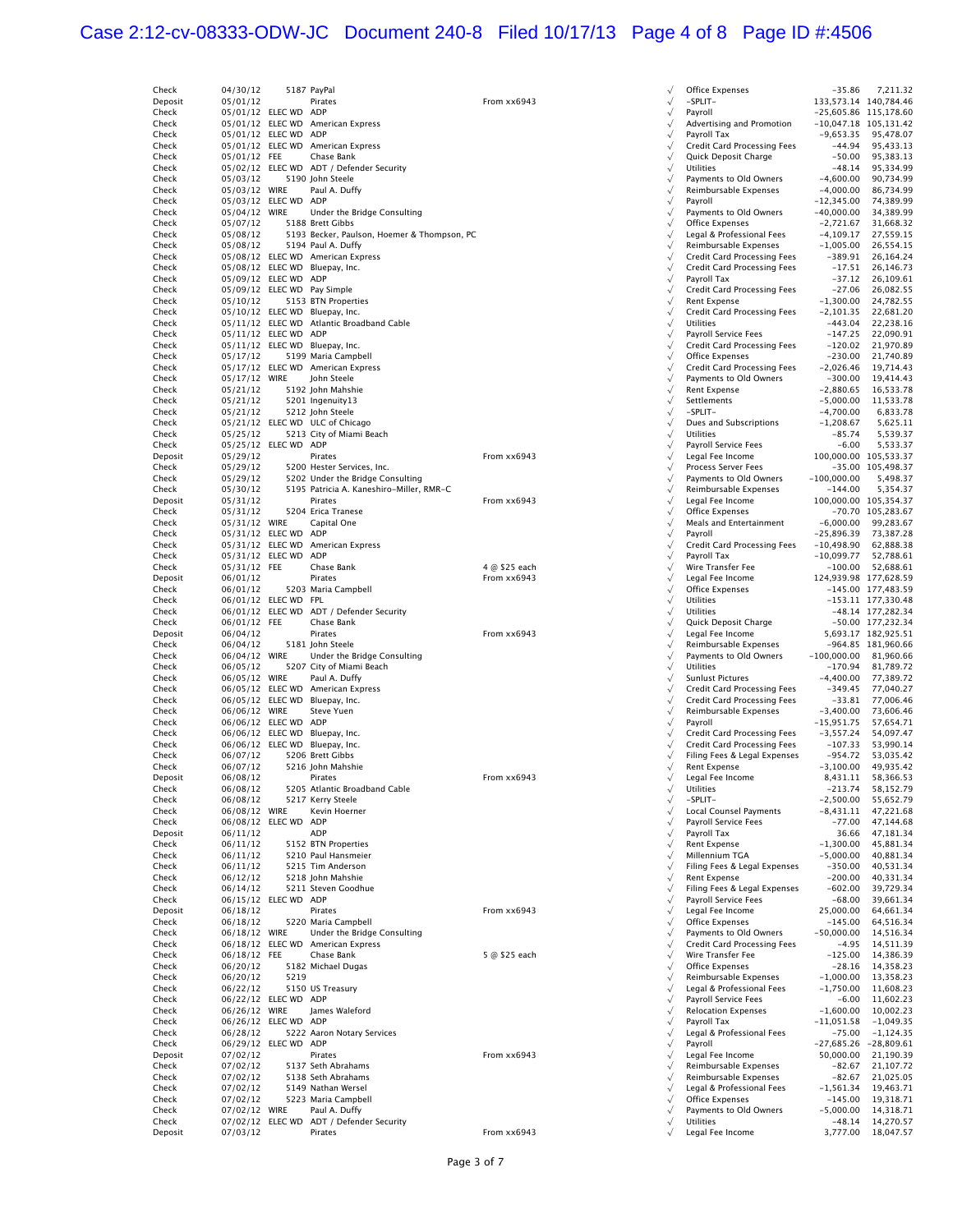#### Case 2:12-cv-08333-ODW-JC Document 240-8 Filed 10/17/13 Page 5 of 8 Page ID #:4507

| Check            | 07/03/12                 |                             | 5228 Paul A. Duffy                                             |                               | $\sqrt{2}$                | Payments to Old Owners                                 | $-4,080.00$            | 13,967.57              |
|------------------|--------------------------|-----------------------------|----------------------------------------------------------------|-------------------------------|---------------------------|--------------------------------------------------------|------------------------|------------------------|
| Deposit          | 07/05/12                 |                             | Pirates                                                        | From xx6943                   | $\sqrt{}$                 | Legal Fee Income                                       | 168,029.34 181,996.91  |                        |
| Check            | 07/05/12                 |                             | 5147 Madison County Circuit Clerk                              |                               | $\sqrt{}$                 | Legal & Professional Fees                              |                        | -431.50 181,565.41     |
| Check            | 07/05/12                 |                             | 5225 Brett Gibbs                                               |                               | $\sqrt{}$                 | Reimbursable Expenses                                  |                        | -952.99 180,612.42     |
| Check            |                          |                             | 07/05/12 ELEC WD American Express                              |                               | $\sqrt{}$                 | Credit Card Processing Fees                            |                        | -391.46 180,220.96     |
| Check            |                          |                             | 07/06/12 ELEC WD Bluepay, Inc.                                 |                               | $\sqrt{}$                 | Credit Card Processing Fees                            |                        | $-3,002.99$ 177,217.97 |
| Check            |                          |                             | 07/06/12 ELEC WD Bluepay, Inc.                                 |                               | $\sqrt{}$                 | Credit Card Processing Fees                            |                        | -97.23 177,120.74      |
| Check            |                          |                             | 07/06/12 ELEC WD Bluepay, Inc.                                 |                               | $\sqrt{}$                 | Credit Card Processing Fees                            |                        | $-20.07$ 177,100.67    |
| Check            | 07/09/12                 |                             | 5141 Doug McIntyre                                             |                               | $\sqrt{}$                 | <b>Local Counsel Payments</b>                          |                        | $-1,831.00$ 175,269.67 |
| Check            | 07/09/12                 |                             | 5142 Tim Anderson                                              |                               | $\sqrt{}$                 | Filing Fees & Legal Expenses                           |                        | $-6,325.00$ 168,944.67 |
| Check            | 07/09/12                 |                             | 5145 Clerk of Superior Court                                   |                               | $\sqrt{}$                 | Legal & Professional Fees                              |                        | $-259.50$ 168,685.17   |
| Check            | 07/09/12                 |                             | 5214 John Mahshie                                              |                               | $\sqrt{}$                 | <b>Rent Expense</b>                                    |                        | $-3,100.00$ 165,585.17 |
| Check            | 07/09/12                 |                             | 5224 Atlantic Broadband Cable                                  |                               | $\sqrt{}$                 | Utilities                                              |                        | $-213.74$ 165,371.43   |
| Check            | 07/09/12                 |                             | 5226 John Steele                                               |                               | $\sqrt{}$                 | Reimbursable Expenses                                  |                        | $-210.19$ 165,161.24   |
| Check            | 07/09/12                 |                             | 5227 Michael Dugas                                             |                               | $\sqrt{}$                 | Reimbursable Expenses                                  |                        | $-37.01$ 165,124.23    |
| Check            | 07/09/12                 |                             | 5230 Under the Bridge Consulting                               |                               | $\sqrt{}$                 | Payments to Old Owners                                 | $-125,000.00$          | 40,124.23              |
| Check            |                          |                             | 07/09/12 ELEC WD American Express                              |                               | $\sqrt{}$                 | Credit Card Processing Fees                            | $-3,237.41$            | 36,886.82              |
| Check            |                          |                             | 07/09/12 ELEC WD American Express                              |                               | $\sqrt{}$                 | <b>Credit Card Processing Fees</b>                     | $-374.94$              | 36,511.88              |
| Check            | 07/10/12                 |                             | 5146 Clerk of Superior Court                                   |                               | $\sqrt{}$                 | Legal & Professional Fees                              | $-257.50$              | 36,254.38              |
| Check            |                          | 07/10/12 ELEC WD Transfirst |                                                                |                               | $\sqrt{}$                 | Credit Card Processing Fees                            | $-80.30$               | 36,174.08              |
| Check            | 07/11/12                 |                             | 5140 Becker, Paulson, Hoemer & Thompson, PC                    |                               | $\sqrt{}$                 | Legal & Professional Fees                              | $-4,766.67$            | 31,407.41              |
| Check            | 07/12/12                 |                             | 5143 Joseph Perea                                              |                               | $\sqrt{}$                 | Legal & Professional Fees                              | $-5,000.00$            | 26,407.41              |
| Check<br>Deposit | 07/16/12                 | 07/13/12 ELEC WD ADP        | <b>ADP</b>                                                     | Refund                        | $\sqrt{}$                 | Payroll Service Fees<br>Payroll Service Fees           | $-77.00$<br>2.72       | 26,330.41<br>26,333.13 |
|                  |                          |                             | 5139 BTN Properties                                            |                               | $\sqrt{}$                 | <b>Rent Expense</b>                                    | $-1,300.00$            | 25,033.13              |
| Check<br>Check   | 07/16/12<br>07/16/12 FEE |                             | Chase Bank                                                     | <b>Account Settlement Fee</b> | $\sqrt{}$<br>$\checkmark$ | <b>Bank Service Charges</b>                            | $-66.91$               | 24,966.22              |
| Check            |                          |                             | 07/17/12 ELEC WD American Express                              |                               | $\sqrt{}$                 | Credit Card Processing Fees                            | $-7.95$                | 24,958.27              |
| Check            | 07/19/12                 |                             | 5232 Hennepin County Government Center                         |                               | $\sqrt{}$                 | Parking Expenses                                       | $-42.00$               | 24,916.27              |
| Check            | 07/25/12 WIRE            |                             | John Steele                                                    |                               | $\sqrt{}$                 | Payments to Old Owners                                 | $-400.00$              | 24,516.27              |
| Check            | 07/26/12 FEE             |                             | Chase Bank                                                     | Transfer to xx6240            | $\sqrt{}$                 | <b>Bank Service Charges</b>                            | $-50.00$               | 24,466.27              |
| Check            | 07/27/12                 |                             | 5253 Paul A. Duffy                                             |                               | $\sqrt{}$                 | Reimbursable Expenses                                  | $-270.00$              | 24,196.27              |
| Check            | 07/27/12 WIRE            |                             | George Banas                                                   |                               | $\sqrt{}$                 | <b>Local Counsel Payments</b>                          | $-3,150.00$            | 21,046.27              |
| Check            |                          | 07/27/12 ELEC WD ADP        |                                                                |                               | $\sqrt{}$                 | Payroll Service Fees                                   | $-6.00$                | 21,040.27              |
| Deposit          | 07/30/12                 |                             | Pirates                                                        |                               | $\sqrt{}$                 | Lockbox receipt                                        | 3,400.00               | 24,440.27              |
| Check            | 07/30/12                 |                             | 5231 Paul A. Duffy                                             |                               | $\sqrt{}$                 | Reimbursable Expenses                                  | $-567.00$              | 23,873.27              |
| Check            | 07/30/12                 |                             | 5254 Matt Jenkins                                              |                               | $\sqrt{}$                 | Reimbursable Expenses                                  | $-107.00$              | 23,766.27              |
| Check            | 07/30/12                 |                             | 5255 Matt Jenkins                                              |                               | $\sqrt{}$                 | Reimbursable Expenses                                  | $-107.00$              | 23,659.27              |
| Deposit          | 07/31/12                 |                             | Pirates                                                        | From xx6943                   | $\sqrt{}$                 | Legal Fee Income                                       | 117,612.32 141,271.59  |                        |
| Check            | 07/31/12                 | 5259 FPL                    |                                                                |                               | $\sqrt{}$                 | Utilities                                              |                        | $-119.19$ 141,152.40   |
| Check            | 08/01/12                 |                             | 5256 Clerk of Courts Miami-Dade County                         |                               | $\sqrt{}$                 | Legal & Professional Fees                              |                        | $-2.50$ 141,149.90     |
| Check            | 08/01/12 WIRE            |                             | Under the Bridge Consulting                                    |                               | $\sqrt{}$                 | Payments to Old Owners                                 | $-81,000.00$           | 60,149.90              |
| Check            | 08/01/12 WIRE            |                             | 3200 Network Place                                             |                               | $\sqrt{}$                 | <b>Rent Expense</b>                                    | $-2,250.00$            | 57,899.90              |
| Check            |                          | 08/01/12 ELEC WD ADP        |                                                                |                               | $\sqrt{}$                 | Payroll                                                | $-31,436.20$           | 26,463.70              |
| Check            |                          | 08/01/12 ELEC WD ADP        |                                                                |                               | $\sqrt{}$                 | Payroll Tax                                            | $-9,185.52$            | 17,278.18              |
| Check            |                          | 08/01/12 ELEC WD ADP        |                                                                |                               | $\sqrt{}$                 | Payroll Tax                                            | $-1,290.72$            | 15,987.46              |
| Check            |                          |                             | 08/01/12 ELEC WD ADT / Defender Security                       |                               | $\sqrt{}$                 | Utilities                                              | $-48.14$               | 15,939.32              |
| Deposit          | 08/02/12                 |                             | Pirates                                                        |                               | $\sqrt{}$                 | From Account xx6240                                    | 2,500.00               | 18,439.32              |
| Check            | 08/02/12                 |                             | 5264 Joseph Perea                                              |                               | $\sqrt{}$                 | Legal & Professional Fees                              | $-2,500.00$            | 15,939.32              |
| Check            | 08/02/12                 |                             | 10000 James Waleford                                           |                               | $\sqrt{}$                 | James Waleford                                         | $-2,215.83$            | 13,723.49              |
| Deposit          | 08/03/12                 |                             | Pirates                                                        |                               | $\sqrt{}$                 | From Account xx6240                                    | 50.00                  | 13,773.49              |
| Check            | 08/03/12                 |                             | 5248 Los Angeles Superior Court                                |                               | $\sqrt{}$                 | Legal & Professional Fees                              | $-435.00$              | 13,338.49              |
| Check            | 08/03/12                 |                             | 5260 PACER Service Center                                      |                               | $\sqrt{}$                 | Dues and Subscriptions                                 | $-519.40$              | 12,819.09              |
| Deposit          | 08/06/12                 |                             | Pirates                                                        |                               | $\sqrt{}$                 | Lockbox receipt                                        | 2,000.00               | 14,819.09              |
| Check            | 08/06/12                 |                             | 5234 Clerk, US District Court                                  |                               | $\sqrt{}$                 | Legal & Professional Fees                              | $-350.00$              | 14,469.09              |
| Check            | 08/06/12                 |                             | 5235 Clerk, US District Court                                  |                               | $\sqrt{}$                 | Legal & Professional Fees                              | $-350.00$              | 14,119.09              |
| Check            | 08/06/12                 |                             | 5236 Clerk, US District Court                                  |                               | $\sqrt{}$                 | Legal & Professional Fees                              | $-350.00$              | 13,769.09              |
| Check            | 08/06/12                 |                             | 5237 Clerk, US District Court                                  |                               | $\sqrt{}$                 | Legal & Professional Fees                              | $-350.00$              | 13,419.09              |
| Check            | 08/06/12                 |                             | 5238 Clerk, US District Court                                  |                               | $\sqrt{}$                 | Legal & Professional Fees                              | $-350.00$              | 13,069.09              |
| Check            | 08/06/12                 |                             | 5239 Clerk, US District Court                                  |                               | $\sqrt{}$                 | Legal & Professional Fees                              | $-350.00$              | 12,719.09              |
| Check            | 08/06/12                 |                             | 5240 Clerk, US District Court                                  |                               | $\sqrt{2}$                | Legal & Professional Fees                              | $-350.00$              | 12,369.09<br>12,019.09 |
| Check            | 08/06/12<br>08/06/12     |                             | 5241 Clerk, US District Court                                  |                               |                           | Legal & Professional Fees<br>Legal & Professional Fees | $-350.00$<br>$-350.00$ | 11,669.09              |
| Check            |                          |                             | 5242 Clerk, US District Court<br>5243 Clerk, US District Court |                               |                           | Legal & Professional Fees                              |                        |                        |
| Check<br>Check   | 08/06/12<br>08/06/12     |                             | 5244 Clerk, US District Court                                  |                               |                           | Legal & Professional Fees                              | $-350.00$<br>$-350.00$ | 11,319.09<br>10,969.09 |
|                  | 08/06/12                 |                             | 5245 Clerk, US District Court                                  |                               | $\sqrt{}$                 | Legal & Professional Fees                              | $-350.00$              | 10,619.09              |
| Check<br>Check   | 08/06/12                 |                             | 5246 Clerk, US District Court                                  |                               |                           | Legal & Professional Fees                              | $-350.00$              | 10,269.09              |
| Check            | 08/06/12                 |                             | 5247 Clerk, US District Court                                  |                               | $\sqrt{}$                 | Legal & Professional Fees                              | $-350.00$              | 9,919.09               |
| Check            | 08/06/12                 |                             | 5257 Atlantic Broadband Cable                                  |                               | $\sqrt{}$                 | Utilities                                              | $-222.02$              | 9,697.07               |
| Check            | 08/06/12                 |                             | 5258 City of Miami Beach                                       |                               | $\sqrt{}$                 | Utilities                                              | $-96.00$               | 9,601.07               |
| Check            | 08/06/12                 |                             | 5267 Maria Campbell                                            |                               |                           | Office Expenses                                        | $-205.00$              | 9,396.07               |
| Check            |                          |                             | 08/06/12 ELEC WD American Express                              |                               | $\sqrt{}$                 | <b>Credit Card Processing Fees</b>                     | $-200.05$              | 9,196.02               |
| Check            | 08/07/12                 |                             | 5261 Brett Gibbs                                               |                               | $\sqrt{}$                 | -SPLIT-                                                | $-658.47$              | 8,537.55               |
| Check            | 08/07/12                 |                             | 5265 Curtis Hussey                                             |                               | $\sqrt{}$                 | Filing Fees & Legal Expenses                           | $-1,830.59$            | 6,706.96               |
| Check            | 08/08/12                 |                             | 5262 John Mahshie                                              |                               | $\sqrt{}$                 | Rent Expense                                           | $-3,500.00$            | 3,206.96               |
| Check            |                          |                             | 08/08/12 ELEC WD Bluepay, Inc.                                 |                               | $\checkmark$              | Credit Card Processing Fees                            | $-14.26$               | 3,192.70               |
| Check            | 08/09/12                 |                             | 5263 John Steele                                               |                               | $\sqrt{}$                 | Meals and Entertainment                                | $-900.00$              | 2,292.70               |
| Check            | 08/09/12                 |                             | 5266 John Heida                                                |                               | $\sqrt{}$                 | Legal & Professional Fees                              | $-35.00$               | 2,257.70               |
| Deposit          | 08/10/12                 |                             | Pirates                                                        |                               | $\sqrt{}$                 | Lockbox receipt                                        | 6,800.00               | 9,057.70               |
| Deposit          | 08/10/12                 |                             | Pirates                                                        | From xx6943                   | $\sqrt{}$                 | Legal Fee Income                                       | 20,000.00              | 29,057.70              |
| Check            | 08/10/12                 |                             | 5250 Nathan Wersel                                             |                               | $\sqrt{}$                 | Legal & Professional Fees                              | $-4,267.29$            | 24,790.41              |
| Check            | 08/10/12                 |                             | 5268 Kevin Hoerner                                             |                               | $\sqrt{2}$                | <b>Local Counsel Payments</b>                          | $-916.65$              | 23,873.76              |
| Check            |                          |                             | 08/10/12 ELEC WD Chase Bank                                    |                               | $\sqrt{}$                 | Transfer to xx6240                                     | $-8,800.00$            | 15,073.76              |
| Check            |                          | 08/10/12 ELEC WD Transfirst |                                                                |                               | $\sqrt{}$                 | <b>Credit Card Processing Fees</b>                     | $-1,069.51$            | 14,004.25              |
| Check            |                          | 08/10/12 ELEC WD            | ADP                                                            |                               | $\checkmark$              | Payroll Service Fees                                   | $-142.75$              | 13,861.50              |
| Deposit          | 08/13/12                 |                             | Pirates                                                        |                               | $\sqrt{}$                 | Lockbox receipt                                        | 5,800.00               | 19,661.50              |
| Check            | 08/13/12                 |                             | 5233 Interim Partners, LLC                                     |                               | $\sqrt{}$                 | <b>Rent Expense</b>                                    | $-2,100.00$            | 17,561.50              |
| Check            | 08/13/12                 |                             | 5269 BTN Properties                                            |                               | $\sqrt{}$                 | <b>Rent Expense</b>                                    | $-1,300.00$            | 16,261.50              |
| Check            |                          |                             | 08/13/12 ELEC WD Bank of America                               |                               | $\sqrt{}$                 | <b>Travel Expense</b>                                  | $-650.00$              | 15,611.50              |
| Check            |                          |                             | 08/13/12 ELEC WD Bluepay, Inc.                                 |                               | $\sqrt{}$                 | <b>Credit Card Processing Fees</b>                     | $-469.47$              | 15,142.03              |
| Check            |                          |                             | 08/13/12 ELEC WD Bluepay, Inc.                                 |                               | $\sqrt{}$                 | Credit Card Processing Fees                            | $-83.23$               | 15,058.80              |
| Check            |                          | 08/13/12 ELEC WD Pirates    |                                                                |                               |                           | NSF check returned                                     | $-3,400.00$            | 11,658.80              |
| Deposit          | 08/14/12                 |                             | Pirates                                                        |                               | $\sqrt{}$                 | Lockbox receipt                                        | 8,700.00               | 20,358.80              |
| Check            |                          |                             | 08/14/12 ELEC WD Chase Bank                                    |                               | $\sqrt{}$                 | Transfer to xx6240                                     | $-8,700.00$            | 11,658.80              |
| Check            |                          |                             | 08/15/12 ELEC WD American Express                              |                               | $\checkmark$              | Credit Card Processing Fees                            | $-11,416.15$           | 242.65                 |
| Check            | 08/15/12 FEE             |                             | Chase Bank                                                     | Account analysis fee          |                           | <b>Bank Service Charges</b>                            | $-255.42$              | $-12.77$               |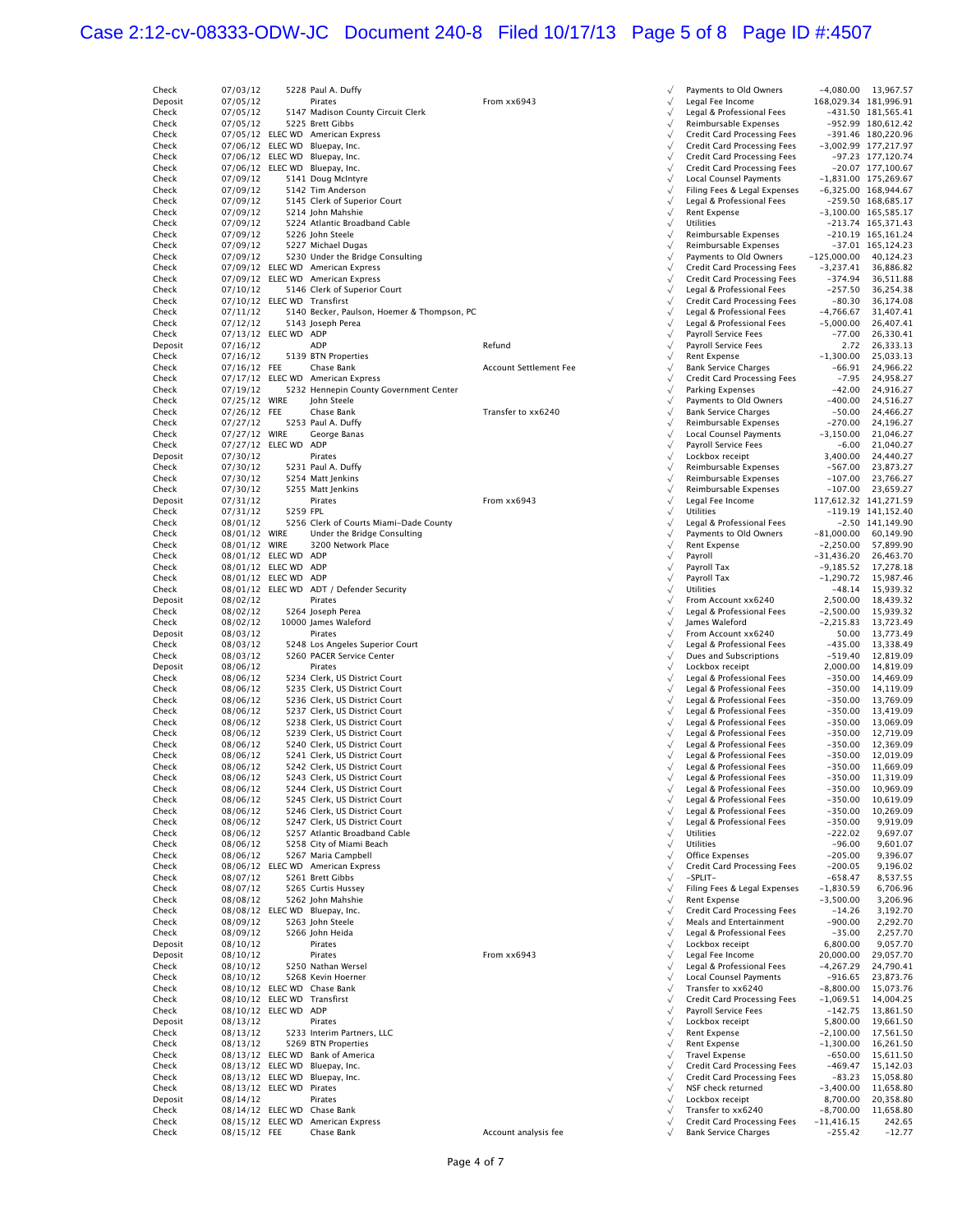# Case 2:12-cv-08333-ODW-JC Document 240-8 Filed 10/17/13 Page 6 of 8 Page ID #:4508

| Deposit | 08/16/12                    | Pirates                                  | From xx6943                | $\sqrt{}$  | Legal Fee Income             | 6,420.50                | 6,407.73               |
|---------|-----------------------------|------------------------------------------|----------------------------|------------|------------------------------|-------------------------|------------------------|
| Check   |                             | 08/16/12 ELEC WD American Express        |                            | $\sqrt{}$  | Credit Card Processing Fees  | $-7.95$                 | 6,399.78               |
| Deposit | 08/20/12                    | Pirates                                  |                            | $\sqrt{}$  | Lockbox receipt              | 6,640.00                | 13,039.78              |
| Check   | 08/20/12                    |                                          |                            |            |                              |                         | 11,914.78              |
|         |                             | 5282 Jacques Nazaire                     |                            | $\sqrt{}$  | Filing Fees & Legal Expenses | $-1,125.00$             |                        |
| Check   | 08/20/12                    | 5283 Curtis Hussey                       |                            | $\sqrt{}$  | Filing Fees & Legal Expenses | $-435.00$               | 11,479.78              |
| Check   | 08/20/12                    | 5284 Sacramento Bee                      |                            |            | Dues and Subscriptions       | $-7.25$                 | 11,472.53              |
| Check   | 08/20/12                    | 5285 Maria Campbell                      |                            | $\sqrt{ }$ | Office Expenses              | $-145.00$               | 11,327.53              |
| Deposit | 08/21/12                    | Pirates                                  |                            | $\sqrt{}$  | Lockbox receipt              | 500.00                  | 11,827.53              |
| Check   | 08/22/12                    | 5280 Brett Gibbs                         |                            | $\sqrt{}$  | Legal & Professional Fees    | $-1,000.00$             | 10,827.53              |
|         |                             |                                          |                            |            |                              |                         |                        |
| Check   | 08/22/12                    | 5286 Ricardo Pontillo                    |                            |            | Rent Expense                 | $-700.00$               | 10,127.53              |
| Check   | 08/23/12                    | 5249 District Court Administration       |                            |            | Legal & Professional Fees    | $-422.00$               | 9,705.53               |
| Check   | 08/23/12 ELEC WD Citibank   |                                          |                            |            | <b>Travel Expense</b>        | $-3,973.56$             | 5,731.97               |
| Check   |                             | 08/23/12 ELEC WD Bank of America         |                            | $\sqrt{}$  | <b>Travel Expense</b>        | $-1,729.23$             | 4,002.74               |
| Check   | 08/23/12 ELEC WD Pirates    |                                          |                            |            | NSF check returned           | $-1,200.00$             | 2,802.74               |
|         |                             |                                          |                            |            |                              |                         |                        |
| Deposit | 08/24/12                    | Pirates                                  |                            |            | Lockbox receipt              | 4,200.00                | 7,002.74               |
| Deposit | 08/24/12                    | Pirates                                  |                            | $\sqrt{ }$ | From Account xx6240          | 50,000.00               | 57,002.74              |
| Check   | 08/24/12 WIRE               | John Steele                              |                            | $\sqrt{}$  | Payments to Old Owners       | $-300.00$               | 56,702.74              |
| Deposit | 08/27/12                    | Pirates                                  |                            | $\sqrt{}$  | Lockbox receipt              | 3,400.00                | 60,102.74              |
| Check   |                             | 08/28/12 ELEC WD Bank of America         |                            | $\sqrt{}$  | <b>Travel Expense</b>        | $-5,000.00$             | 55,102.74              |
|         |                             | Pirates                                  |                            |            | Lockbox receipt              | 1,800.00                | 56,902.74              |
| Deposit | 08/29/12                    |                                          |                            |            |                              |                         |                        |
| Check   | 08/29/12                    | 5281 Steven Goodhue                      |                            | $\sqrt{ }$ | Filing Fees & Legal Expenses | $-675.00$               | 56,227.74              |
| Deposit | 08/30/12                    | Pirates                                  |                            |            | Lockbox receipt              | 3,600.00                | 59,827.74              |
| Deposit | 08/30/12                    | Pirates                                  |                            | $\sqrt{2}$ | From Account xx6240          |                         | 50,000.00 109,827.74   |
| Check   |                             | 08/30/12 ELEC WD Chase Bank              |                            | $\sqrt{}$  | Transfer to xx6240           | $-20,140.00$            | 89,687.74              |
| Check   | 08/30/12 WIRE               | Paul A. Duffy                            |                            |            | Payments to Old Owners       | $-8,769.56$             | 80,918.18              |
|         |                             |                                          |                            |            |                              |                         |                        |
| Check   | 08/30/12 WIRE               | John Steele                              |                            |            | Payments to Old Owners       | $-13,779.33$            | 67,138.85              |
| Check   | 08/30/12 ELEC WD ADP        |                                          |                            | $\sqrt{2}$ | Payroll                      | $-20,658.98$            | 46,479.87              |
| Check   | 08/30/12 ELEC WD ADP        |                                          |                            | $\sqrt{}$  | Payroll Tax                  | $-4,248.83$             | 42,231.04              |
| Check   | 08/31/12                    | 5293 James Waleford                      |                            | $\sqrt{}$  | James Waleford               | $-2,533.33$             | 39,697.71              |
| Check   | 08/31/12 ELEC WD ADP        |                                          |                            |            | Payroll Tax                  | $-39.00$                | 39,658.71              |
|         |                             |                                          |                            |            |                              |                         |                        |
| Check   | 08/31/12 ELEC WD ADP        |                                          |                            |            | <b>Payroll Service Fees</b>  | $-6.00$                 | 39,652.71              |
| Deposit | 09/04/12                    | Pirates                                  |                            | $\sqrt{}$  | From Account xx6240          |                         | 97,589.57 137,242.28   |
| Check   | 09/04/12                    | 5251 Northshore Process Servers          | Lightspeed v. Tom Berry    | $\sqrt{}$  | Process Server Fees          |                         | $-85.00$ 137,157.28    |
| Check   | 09/04/12                    | 5287 Brett Gibbs                         |                            | $\sqrt{}$  | Reimbursable Expenses        | $-14,685.42$ 122,471.86 |                        |
| Check   | 09/04/12                    | 5292 Brett Gibbs                         | Karl reimbursement         | $\sqrt{2}$ | Reimbursable Expenses        |                         | $-1,633.33$ 120,838.53 |
|         |                             |                                          |                            | $\sqrt{2}$ |                              |                         |                        |
| Check   | 09/04/12 WIRE               | Under the Bridge Consulting              |                            |            | Payments to Old Owners       | $-10,000.00$ 110,838.53 |                        |
| Check   | 09/04/12 WIRE               | Under the Bridge Consulting              |                            | $\sqrt{}$  | Payments to Old Owners       |                         | $-5,000.00$ 105,838.53 |
| Check   |                             | 09/04/12 ELEC WD ADT / Defender Security |                            | $\sqrt{}$  | Utilities                    |                         | $-48.14$ 105,790.39    |
| Check   |                             | 09/05/12 ELEC WD American Express        |                            | $\sqrt{2}$ | Credit Card Processing Fees  |                         | -653.10 105,137.29     |
| Check   | 09/05/12 ELEC WD Pirates    |                                          |                            | $\sqrt{}$  | NSF check returned           |                         | $-3,400.00$ 101,737.29 |
| Check   | 09/06/12 WIRE               | Under the Bridge Consulting              |                            | $\sqrt{2}$ | Payments to Old Owners       | $-100,000.00$           | 1,737.29               |
|         |                             |                                          |                            |            |                              |                         |                        |
| Check   |                             | 09/06/12 ELEC WD American Express        |                            |            | Credit Card Processing Fees  | $-1.30$                 | 1,735.99               |
| Check   | 09/06/12                    | 5291 Camino Alto Properties              |                            |            | Rent Expense                 | $-1,095.00$             | 640.99                 |
| Deposit | 09/07/12                    | Pirates                                  | From xx6943                | $\sqrt{2}$ | Legal Fee Income             | 17,342.00               | 17,982.99              |
| Check   | 09/07/12 WIRE               | John Steele                              |                            | $\sqrt{}$  | Payments to Old Owners       | $-4,800.00$             | 13,182.99              |
| Check   | 09/07/12 WIRE               | Amata                                    |                            |            | Ask My Accountant            | $-3,900.00$             | 9,282.99               |
| Check   |                             |                                          |                            |            |                              | $-3,130.20$             | 6,152.79               |
|         |                             | 09/07/12 ELEC WD Bluepay, Inc.           |                            |            | Credit Card Processing Fees  |                         |                        |
| Check   |                             | 09/07/12 ELEC WD Bluepay, Inc.           |                            | $\sqrt{}$  | Credit Card Processing Fees  | $-116.62$               | 6,036.17               |
| Check   | 09/07/12 ELEC WD ADP        |                                          |                            | $\sqrt{}$  | Payroll Service Fees         | $-87.75$                | 5,948.42               |
| Check   | 09/10/12                    | 5272 Nathan Wersel                       |                            | $\sqrt{}$  | Legal & Professional Fees    | $-3,500.00$             | 2,448.42               |
| Check   | 09/10/12 ELEC WD Transfirst |                                          |                            | $\sqrt{}$  | Credit Card Processing Fees  | $-45.32$                | 2,403.10               |
| Check   | 09/11/12                    | 5294 Steven Goodhue                      |                            |            | Filing Fees & Legal Expenses | $-675.00$               | 1,728.10               |
|         |                             |                                          |                            |            |                              |                         |                        |
| Check   |                             | 09/11/12 ELEC WD Bluepay, Inc.           |                            | $\sqrt{}$  | Credit Card Processing Fees  | $-39.68$                | 1,688.42               |
| Check   | 09/12/12 WIRE               | John Steele                              |                            |            | Reimbursable Expenses        | $-747.00$               | 941.42                 |
| Check   |                             | 09/13/12 ELEC WD American Express        |                            | $\sqrt{}$  | Credit Card Processing Fees  | $-44.94$                | 896.48                 |
| Deposit | 09/14/12                    | Pirates                                  |                            | $\sqrt{}$  | Legal Fee Income             | 3,947.00                | 4,843.48               |
| Check   | 09/14/12 ELEC WD Pirates    |                                          |                            | $\sqrt{}$  | Deposit research             | $-3,400.00$             | 1,443.48               |
| Deposit | 09/17/12                    | Pirates                                  |                            |            | From Account xx6240          | 13,210.00               | 14,653.48              |
|         |                             |                                          |                            |            |                              |                         |                        |
| Deposit | 09/17/12                    | Pirates                                  |                            |            | From Account xx6240          | 25,000.00               | 39,653.48              |
| Check   |                             | 09/17/12 ELEC WD American Express        |                            | $\sqrt{}$  | Credit Card Processing Fees  | $-9,355.35$             | 30,298.13              |
| Check   |                             | 09/17/12 ELEC WD American Express        |                            | $\sqrt{ }$ | Credit Card Processing Fees  | $-7.95$                 | 30,290.18              |
| Check   | 09/17/12 FEE                | Chase Bank                               | Account settlement charge  | $\sqrt{}$  | <b>Bank Service Charges</b>  | $-288.19$               | 30,001.99              |
| Check   | 09/26/12                    | 5290 Hester Services, Inc.               |                            |            |                              | $-5.00$                 | 29,996.99              |
|         |                             |                                          |                            |            | Process Server Fees          |                         |                        |
| Check   | 09/27/12 WIRE               | Pirates                                  |                            | $\sqrt{}$  | To FifthThird Operating      | -4,000.00               | 25,996.99              |
| Check   | 09/28/12 ELEC WD ADP        |                                          |                            | $\sqrt{}$  | Payroll Tax                  | -4,476.97               | 21,520.02              |
| Check   |                             | 09/28/12 ELEC WD Bank of America         |                            | $\sqrt{}$  | <b>Travel Expense</b>        | $-1,000.00$             | 20,520.02              |
| Check   |                             | 09/28/12 ELEC WD Bank of America         |                            |            | <b>Travel Expense</b>        | $-1,000.00$             | 19,520.02              |
| Check   |                             | 09/28/12 ELEC WD CNA Insurance           |                            |            | Insurance Expense            | $-498.21$               | 19,021.81              |
| Check   | 09/28/12 ELEC WD ADP        |                                          |                            | $\sqrt{ }$ | <b>Payroll Service Fees</b>  | $-6.00$                 | 19,015.81              |
|         |                             |                                          |                            |            |                              |                         |                        |
| Check   | 10/01/12 WIRE               | John Steele                              |                            |            | Payments to Old Owners       | $-300.00$               | 18,715.81              |
| Check   | 10/01/12 ELEC WD ADP        |                                          |                            |            | Payroll                      | $-14,219.67$            | 4,496.14               |
| Check   | 10/01/12 ELEC WD Citibank   |                                          |                            |            | <b>Travel Expense</b>        | $-1,993.92$             | 2,502.22               |
| Check   | 10/01/12 ELEC WD Pirates    |                                          | Deposit proc 2x on 8/10/12 | $\sqrt{}$  | Legal Fee Income             | $-2,000.00$             | 502.22                 |
|         |                             |                                          |                            |            | <b>Utilities</b>             |                         |                        |
| Check   |                             | 10/02/12 ELEC WD ADT / Defender Security |                            | $\sqrt{}$  |                              | $-48.14$                | 454.08                 |
| Check   | 10/02/12 ELEC WD ADP        |                                          |                            |            | <b>Payroll Service Fees</b>  | $-41.00$                | 413.08                 |
| Check   | 10/03/12                    | 5275 Michael Dugas                       | Filing fees                |            | Reimbursable Expenses        | $-210.00$               | 203.08                 |
| Check   | 10/03/12                    | 5296 Michael Dugas                       | Filing fees                | $\sqrt{}$  | Reimbursable Expenses        | $-104.40$               | 98.68                  |
| Deposit | 10/04/12                    | Pirates                                  |                            | $\sqrt{}$  | From Account xx6240          | 93,764.72               | 93,863.40              |
| Check   | 10/04/12 WIRE               | Under the Bridge Consulting              |                            |            | Payments to Old Owners       | $-50,000.00$            | 43,863.40              |
|         |                             |                                          |                            |            | From Account xx6943          |                         |                        |
| Deposit | 10/05/12                    | Pirates                                  |                            |            |                              | 14,350.00               | 58,213.40              |
| Check   |                             | 10/05/12 ELEC WD American Express        |                            | $\sqrt{2}$ | Credit Card Processing Fees  | $-31,130.73$            | 27,082.67              |
| Check   | 10/05/12 ELEC WD ADP        |                                          |                            | $\sqrt{}$  | Payroll Tax                  | $-9,895.00$             | 17,187.67              |
| Check   |                             | 10/05/12 ELEC WD ULC of Chicago          |                            |            | Dues and Subscriptions       | $-1,133.22$             | 16,054.45              |
| Check   |                             | 10/05/12 ELEC WD American Express        |                            |            | Credit Card Processing Fees  | $-447.23$               | 15,607.22              |
|         |                             | 10/09/12 ELEC WD Bank of America         |                            |            | <b>Travel Expense</b>        |                         |                        |
| Check   |                             |                                          |                            | $\sqrt{}$  |                              | $-6,275.77$             | 9,331.45               |
| Check   |                             | 10/09/12 ELEC WD Bank of America         |                            | $\sqrt{}$  | <b>Travel Expense</b>        | $-5,227.22$             | 4,104.23               |
| Check   |                             | 10/09/12 ELEC WD Bluepay, Inc.           |                            | $\sqrt{}$  | Credit Card Processing Fees  | $-7.01$                 | 4,097.22               |
| Check   | 10/10/12                    | 5295 Clerk of Superior Court             | Lightspeed v Williams      | $\sqrt{}$  | Legal & Professional Fees    | $-257.00$               | 3,840.22               |
| Check   | 10/10/12 ELEC WD Transfirst |                                          |                            |            | Credit Card Processing Fees  | $-32.00$                | 3,808.22               |
| Check   |                             | 10/11/12 ELEC WD Bluepay, Inc.           |                            | $\sqrt{ }$ | Credit Card Processing Fees  | $-2,323.57$             | 1,484.65               |
|         |                             |                                          |                            |            |                              |                         |                        |
| Check   |                             | 10/11/12 ELEC WD Bluepay, Inc.           |                            |            | Credit Card Processing Fees  | $-63.21$                | 1,421.44               |
| Check   | 10/12/12 ELEC WD ADP        |                                          |                            | $\sqrt{}$  | Payroll Service Fees         | $-149.00$               | 1,272.44               |
| Deposit | 10/15/12                    | Pirates                                  |                            | $\sqrt{}$  | From Account xx6240          | 4,000.00                | 5,272.44               |
| Check   |                             | 10/15/12 ELEC WD Bank of America         |                            | $\sqrt{ }$ | <b>Travel Expense</b>        | $-4,000.00$             | 1,272.44               |
| Check   | 10/15/12 FEE                | Chase Bank                               | Account settlement charge  |            | <b>Bank Service Charges</b>  | $-276.37$               | 996.07                 |
|         |                             |                                          |                            |            |                              |                         |                        |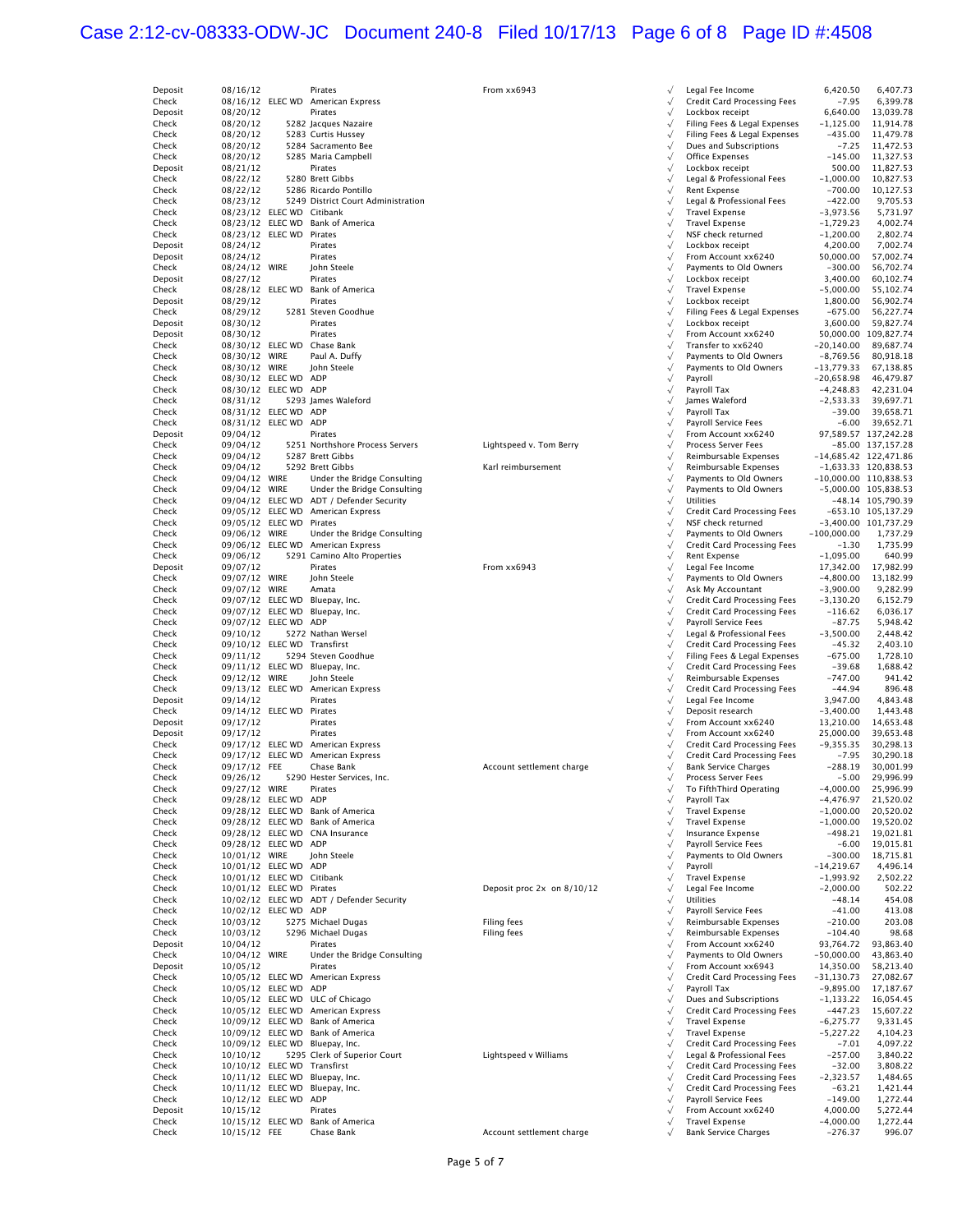## Case 2:12-cv-08333-ODW-JC Document 240-8 Filed 10/17/13 Page 7 of 8 Page ID #:4509

| Check                             | 10/16/12             |                            | 5169 Samuel Teitelbaum                              |                                                                      | $\sqrt{ }$             | Reimbursable Expenses              | $-55.00$     | 941.07                  |
|-----------------------------------|----------------------|----------------------------|-----------------------------------------------------|----------------------------------------------------------------------|------------------------|------------------------------------|--------------|-------------------------|
| Check                             |                      |                            | 10/16/12 ELEC WD American Express                   |                                                                      | $\sqrt{}$              | Credit Card Processing Fees        | $-7.95$      | 933.12                  |
| Check                             | 10/17/12 WIRE        |                            | John Steele                                         |                                                                      | $\checkmark$           | Payments to Old Owners             | $-300.00$    | 633.12                  |
| Check                             |                      |                            | 10/17/12 ELEC WD American Express                   |                                                                      | $\sqrt{}$              | Credit Card Processing Fees        | $-5,581.17$  | $-4,948.05$             |
| Deposit                           | 10/18/12             |                            | Pirates                                             |                                                                      | $\sqrt{}$              | From Account xx6943                | 10,000.00    | 5,051.95                |
| Check                             | 10/19/12             |                            | 5277 Peter Hansmeier                                | Arte / Mullen case                                                   | $\sqrt{ }$             | Reimbursable Expenses              | $-292.00$    | 4,759.95                |
| Check                             |                      | 10/19/12 ELEC WD ADP       |                                                     |                                                                      | $\sqrt{}$              | Payroll Service Fees               | $-13.00$     | 4,746.95                |
| Check                             | 10/25/12             |                            | 5278 Clerk of Court                                 |                                                                      | $\sqrt{}$              | Legal & Professional Fees          | $-3,150.00$  | 1,596.95                |
| Check                             | 10/25/12             |                            | 5289 Charter Communications                         |                                                                      | $\sqrt{ }$             | Legal & Professional Fees          | $-14.95$     | 1,582.00                |
| Check                             | 10/26/12             |                            | 5276 Federal Process Servers                        | AF Holdings v Drew                                                   | $\sqrt{}$              | Process Server Fees                | $-50.00$     | 1,532.00                |
| Check                             |                      |                            | 10/26/12 ELEC WD Bank of America                    |                                                                      |                        | <b>Travel Expense</b>              | $-100.00$    | 1,432.00                |
| Check                             |                      | 10/26/12 ELEC WD ADP       |                                                     |                                                                      |                        | Payroll Service Fees               | $-6.00$      | 1,426.00                |
| Total Chase Bank OPERATING xx6927 |                      |                            |                                                     |                                                                      |                        |                                    | 1,426.00     | 1,426.00                |
|                                   |                      |                            |                                                     |                                                                      |                        |                                    |              |                         |
| 53 OPERATING xx7365               |                      |                            |                                                     |                                                                      |                        |                                    |              | 0.00                    |
| Deposit                           | 09/28/12             |                            |                                                     | Account Opening Balance                                              | $\sqrt{}$              | Opening Balance Equity             | 4,000.00     | 4,000.00                |
| Check                             | 09/28/12             |                            | 2 James Waleford                                    |                                                                      |                        | James Waleford                     | $-2,333.33$  | 1,666.67                |
| Check                             | 09/28/12             |                            | 5 Kathleen Momot                                    |                                                                      | $\sqrt{}$              | Kathleen Momot                     | $-1,813.73$  | $-147.06$               |
| Deposit                           | 09/28/12             |                            |                                                     | Deposit                                                              | $\sqrt{ }$             | Transfer from JLS                  | 1,000.00     | 852.94                  |
| Check                             | 10/11/12 FEE         |                            | Fifth Third Bank                                    |                                                                      | $\sqrt{}$              | <b>Bank Service Charges</b>        | $-183.68$    | 669.26                  |
| Check                             |                      | 10/18/12 ELEC WD MN Court  |                                                     | Online filing fee                                                    | $\sqrt{}$              | Legal & Professional Fees          | $-5.00$      | 664.26                  |
| Check                             |                      | 10/18/12 ELEC WD MN Court  |                                                     | Online filing fee                                                    | $\sqrt{}$              | Legal & Professional Fees          | $-422.00$    | 242.26                  |
| Deposit                           | 10/18/12             |                            |                                                     |                                                                      | $\sqrt{}$              | From Account xx7293                | 15,000.00    | 15,242.26               |
| Check                             |                      |                            | 10/23/12 ELEC WD Gateway Services                   |                                                                      | $\sqrt{}$              | Credit Card Processing Fees        | $-109.60$    | 15,132.66               |
| Check                             |                      |                            | 10/26/12 ELEC WD Deluxe Business Products           | <b>Check Printing</b>                                                | $\sqrt{}$              | Office Expenses                    | $-379.48$    | 14,753.18               |
| Check                             |                      | 10/29/12 ELEC WD MN Court  |                                                     | Online filing fee                                                    | $\sqrt{}$              | Legal & Professional Fees          | $-5.00$      | 14,748.18               |
| Check                             |                      | 10/29/12 ELEC WD MN Court  |                                                     | Online filing fee                                                    | $\sqrt{ }$             | Legal & Professional Fees          | $-100.00$    | 14,648.18               |
| Check                             | 11/01/12             |                            | 1001 Aldenta Technologies                           | Invoice # 080482                                                     | $\sqrt{}$              | Legal & Professional Fees          | $-5,750.00$  | 8,898.18                |
| Check                             | 11/01/12             |                            | 1002 Global Connect                                 | Contract # 79314                                                     | $\sqrt{}$              | Utilities                          | $-127.04$    | 8,771.14                |
| Check                             | 11/01/12             |                            | 1003 PACER Service Center                           | Account SH6174 - Quarterly Dues                                      | $\sqrt{ }$             | Dues and Subscriptions             | $-213.50$    | 8,557.64                |
| Check                             | 11/01/12             |                            | 1004 ConService                                     | Account # 12830836                                                   | $\sqrt{}$              | <b>Utilities</b>                   | $-41.78$     | 8,515.86                |
| Check                             | 11/01/12             |                            | 1005 ConService                                     | Account # 12839811                                                   | $\sqrt{}$              | Utilities                          | $-34.78$     | 8,481.08                |
| Check                             | 11/01/12             |                            | 1006 NV Energy                                      | Acct # 3000296378714022233                                           |                        | <b>Utilities</b>                   | $-68.68$     | 8,412.40                |
| Check                             | 11/02/12             |                            | 1007 Delaware Attorney Services                     |                                                                      |                        | Process Server Fees                | $-117.80$    | 8,294.60                |
| Check                             | 11/02/12             |                            | 1009 James Waleford                                 | October, 2012 Payroll                                                |                        | James Waleford                     | $-2,333.33$  | 5,961.27                |
| Check                             | 11/02/12             |                            | 1010 Alison Perelman                                | October, 2012 Payroll                                                |                        | Alison Perelman                    | $-1,848.00$  | 4,113.27                |
| Check                             | 11/02/12             |                            | 1011 Kathleen Momot                                 | October, 2012 Payroll                                                | $\sqrt{}$              | Kathleen Momot                     | $-2,916.67$  | 1,196.60                |
| Check                             | 11/03/12             |                            | 1075 Brett Gibbs                                    | Correction to 10/2012                                                | $\sqrt{ }$             | -SPLIT-                            | $-720.00$    | 476.60                  |
| Check                             |                      |                            | 11/06/12 ELEC WD Gateway Services                   |                                                                      | $\sqrt{}$              | <b>Credit Card Processing Fees</b> | $-20.00$     | 456.60                  |
| Check                             |                      | 11/06/12 ELEC WD MN Court  |                                                     | Online filing fee                                                    |                        | Legal & Professional Fees          | $-5.00$      | 451.60                  |
| Check                             | 11/07/12             |                            | 1012 Tim Anderson                                   | 10/12 Cases                                                          | $\sqrt{}$              | Commission                         | $-4,425.00$  | $-3,973.40$             |
| Check                             | 11/07/12             |                            | 1013 Brett Gibbs                                    |                                                                      | $\sqrt{}$              | Legal & Professional Fees          |              | $-6,408.00 -10,381.40$  |
| Check                             | 11/07/12             |                            | 1071 Cox Communications, Inc. (Utility)             | Account # 001-8610-102462521                                         | $\sqrt{ }$             | Utilities                          |              | $-171.53 -10,552.93$    |
| Check                             | 11/07/12             |                            | 1072 Steven Goodhue                                 | Reimbursement                                                        | $\sqrt{}$              | Filing Fees & Legal Expenses       |              | $-6,000.00 - 16,552.93$ |
| Check                             | 11/07/12             |                            | 1073 Steven Goodhue                                 | Reimbursement                                                        | $\sqrt{}$              | Filing Fees & Legal Expenses       |              | $-6,000.00 -22,552.93$  |
| Check                             | 11/07/12             |                            | 1074 Postmaster - Las Vegas, NV                     |                                                                      | $\sqrt{ }$             | -SPLIT-                            |              | $-22.44 - 22,575.37$    |
| Check                             |                      | 11/07/12 ELEC WD MN Court  |                                                     | Online filing fee                                                    | $\sqrt{}$              | Legal & Professional Fees          |              | $-100.00 -22,675.37$    |
| Deposit                           | 11/07/12             |                            | Pirates                                             | From Old Operating account                                           |                        | From Account xx6927                | 78,752.66    | 56,077.29               |
| Check                             | 11/09/12             |                            | 1076 Pearl Insurance                                | ID # 1-16KNKV                                                        | $\sqrt{}$              | Insurance Expense                  | $-3,467.43$  | 52,609.86               |
| Check                             |                      |                            | 11/09/12 ELEC WD Vox Telesys, LLC                   |                                                                      | $\sqrt{ }$             | Utilities                          | $-25.00$     | 52,584.86               |
| Check                             | 11/13/12             |                            |                                                     |                                                                      | $\sqrt{ }$             | Payroll Service Fees               | $-68.30$     | 52,516.56               |
| Check                             |                      | 1078 ADP                   | 1079 Jonathan Wells Tappan                          |                                                                      |                        | Filing Fees & Legal Expenses       | $-350.00$    | 52,166.56               |
| Check                             | 11/13/12<br>11/13/12 |                            | 1080 Curtis Hussey                                  | Reimb. AF Holdings v Burnell - 1:12-cv-01256<br>October, 2012 Cases  | $\sqrt{}$<br>$\sqrt{}$ | -SPLIT-                            | -4,634.00    | 47,532.56               |
| Check                             |                      |                            | 1081 MetroCast                                      |                                                                      |                        | -SPLIT-                            |              |                         |
|                                   | 11/13/12             |                            |                                                     | Matter Nos. 0009, 0010 & 0011                                        | $\sqrt{ }$             |                                    | $-1,500.00$  | 46,032.56               |
| Check                             | 11/13/12             |                            | 1070 Special Delivery Process Servers               | AF Holdings v Roeum Hean 12-cv-1449 MN                               | $\sqrt{ }$             | Process Server Fees                | $-65.00$     | 45,967.56               |
| Check                             | 11/13/12             |                            | 1014 Cherokee County Sheriff's Office               | LS v Daniel Terry 12-cv-2526-EM GA Case                              | $\sqrt{ }$             | Legal & Professional Fees          | $-50.00$     | 45,917.56               |
| Check                             |                      |                            | 11/13/12 ELEC WD Amazon.Com                         |                                                                      |                        | Office Expenses                    | $-176.98$    | 45,740.58               |
| Check                             |                      |                            | 11/13/12 ELEC WD Bank of America                    |                                                                      | $\sqrt{ }$             | <b>Travel Expense</b>              |              | $-1,563.73$ 44,176.85   |
| Check                             | 11/13/12 FEE         |                            | Fifth Third Bank                                    |                                                                      |                        | <b>Bank Service Charges</b>        |              | $-504.00$ $43.672.85$   |
| Check                             | 11/14/12             |                            | 1082 Paul A. Duffy                                  | Reimbursement for filing fee                                         | $\sqrt{}$              | Reimbursable Expenses              | $-350.00$    | 43,322.85               |
| Check                             |                      |                            | 11/14/12 ELEC WD American Express                   |                                                                      | $\sqrt{}$              | Meals and Entertainment            | $-18,291.37$ | 25,031.48               |
| Check                             | 11/16/12             |                            | 1015 Colquitt County Sheriff"s Office               | 12-cv-0952                                                           |                        | Legal & Professional Fees          | $-50.00$     | 24,981.48               |
| Check                             | 11/19/12             |                            | 1016 Terry Botts                                    | Process Service AF Holdings v Stein Hals (12-1189) TN Case $\sqrt{}$ |                        | Process Server Fees                | $-80.00$     | 24,901.48               |
| Check                             | 11/19/12             |                            | 1083 Cox Communications, Inc. (Utility)             | Account # 001-8610-102462521                                         | $\sqrt{}$              | Utilities                          | -200.00      | 24,701.48               |
| Check                             |                      | 11/21/12 ELEC WD ADP       |                                                     |                                                                      | $\sqrt{}$              | Payroll Service Fees               | $-68.00$     | 24,633.48               |
| Check                             |                      | 11/23/12 ELEC WD MN Court  |                                                     | Online filing fee                                                    | $\sqrt{}$              | Legal & Professional Fees          | $-100.00$    | 24,533.48               |
| Check                             |                      | 11/23/12 ELEC WD MN Court  |                                                     | Online filing fee                                                    | $\sqrt{2}$             | Legal & Professional Fees          | $-8.00$      | 24,525.48               |
| Check                             |                      |                            | 11/25/12 ELEC WD Cox Communications, Inc. (Utility) | Account # 001-8610-120593001                                         | $\sqrt{}$              | Utilities                          | $-352.44$    | 24,173.04               |
| Check                             | 11/28/12             |                            | 1084 Daniel Ruggiero                                | Postage & Supplies Reimbursement                                     | $\sqrt{}$              | Filing Fees & Legal Expenses       | $-400.00$    | 23,773.04               |
| Check                             | 11/28/12             |                            | 1085 Sam Trenchi                                    | 2 Tennessee Cases / Filing Fees                                      | $\sqrt{}$              | -SPLIT-                            | $-700.00$    | 23,073.04               |
| Check                             | 11/28/12             |                            | 1086 Steven Goodhue                                 | 11/2012 Expenses                                                     | $\sqrt{}$              | -SPLIT-                            | $-1,112.00$  | 21,961.04               |
| Check                             | 11/29/12             |                            | 1087 Michael Dugas                                  | 11/2012 Expense Reimbursement                                        | $\sqrt{}$              | Parking Expenses                   | $-8.00$      | 21,953.04               |
| Check                             | 11/30/12             |                            | 1091 Alison Perelman                                | November, 2012 Payroll                                               |                        | Alison Perelman                    | $-1,752.00$  | 20,201.04               |
| Check                             | 11/30/12             |                            | 1088 James Waleford                                 | November, 2012 payroll (partial)                                     | $\sqrt{}$              | -SPLIT-                            | $-2,000.00$  | 18,201.04               |
| Check                             | 11/30/12             |                            | 1090 James Waleford                                 | November, 2012 payroll (partial)                                     | $\sqrt{}$              | -SPLIT-                            | $-690.33$    | 17,510.71               |
| Check                             | 11/30/12             |                            | 1092 Kathleen Momot                                 | November, 2012 payroll (partial)                                     | $\sqrt{}$              | -SPLIT-                            | $-2,100.00$  | 15,410.71               |
| Check                             | 11/30/12             |                            | 1093 Kathleen Momot                                 | November, 2012 payroll (partial)                                     | $\sqrt{}$              | -SPLIT-                            | $-816.67$    | 14,594.04               |
| Check                             | 11/30/12             |                            | 1095 James Waleford                                 | November, 2012 payroll (partial)                                     | $\sqrt{}$              | -SPLIT-                            | $-643.00$    | 13,951.04               |
| Check                             | 11/30/12             |                            | 1018 Rush Process Service                           | AF Holdings v Brad Delay                                             | $\sqrt{}$              | AF Holdings                        | $-56.00$     | 13,895.04               |
| Check                             | 11/30/12             |                            | 1017 Clerk, US District Court                       | Guava LLC v Tony Ly                                                  | $\sqrt{2}$             | Guava, LLC                         | -350.00      | 13,545.04               |
| Check                             |                      | 11/30/12 ELEC WD ADP       |                                                     |                                                                      | $\sqrt{}$              | Payroll Service Fees               | $-6.00$      | 13,539.04               |
| Check                             | 12/03/12             |                            | 1096 Elite Process Serving, Inc.                    |                                                                      | $\sqrt{}$              | -SPLIT-                            | $-130.00$    | 13,409.04               |
| Check                             | 12/03/12             |                            | 1097 Elite Process Serving, Inc.                    |                                                                      | $\sqrt{}$              | -SPLIT-                            | $-350.00$    | 13,059.04               |
| Check                             | 12/03/12             |                            | 1098 Alan Greenstein                                |                                                                      | $\sqrt{}$              | Filing Fees & Legal Expenses       | $-200.00$    | 12,859.04               |
| Check                             | 12/03/12             |                            | 1099 Tim Anderson                                   | 11/12 Cases & Expenses                                               |                        | -SPLIT-                            | $-1,920.00$  | 10,939.04               |
|                                   |                      |                            | 1100 Intercen Partners, LLC                         | Oracle Center Suite 0560 - 12/2012 Rent                              |                        | -SPLIT-                            | $-2,082.76$  |                         |
| Check                             | 12/03/12             |                            |                                                     |                                                                      | $\sqrt{}$              |                                    |              | 8,856.28                |
| Check                             | 12/03/12             |                            | 1101 Verizon Wireless                               | Account # 987358435-00001                                            | $\sqrt{}$              | Utilities                          | $-144.33$    | 8,711.95                |
| Check                             | 12/04/12             |                            | 1102 Jonathan Wells Tappan                          | Nov. 2012 Commission                                                 | $\sqrt{ }$             | Commission                         | $-375.00$    | 8,336.95                |
| Check                             |                      | 12/04/12 ELEC WD NV Energy |                                                     | #1109 Electricity                                                    | $\sqrt{ }$             | Utilities                          | $-335.88$    | 8,001.07                |
| Check                             | 12/04/12             |                            | 1103 ConService                                     | Account # 12839811                                                   | $\sqrt{}$              | Utilities                          | $-33.77$     | 7,967.30                |
| Check                             | 12/04/12             |                            | 1104 Brett Gibbs                                    | November, 2012 Admin Expenses                                        | $\sqrt{}$              | Reimbursable Expenses              | $-5,250.48$  | 2,716.82                |
| Check                             | 12/04/12             |                            | 1106 Brett Gibbs                                    | November, 2012 Comm. \$30,400 @ 4%                                   |                        | Legal & Professional Fees          | $-1,216.00$  | 1,500.82                |